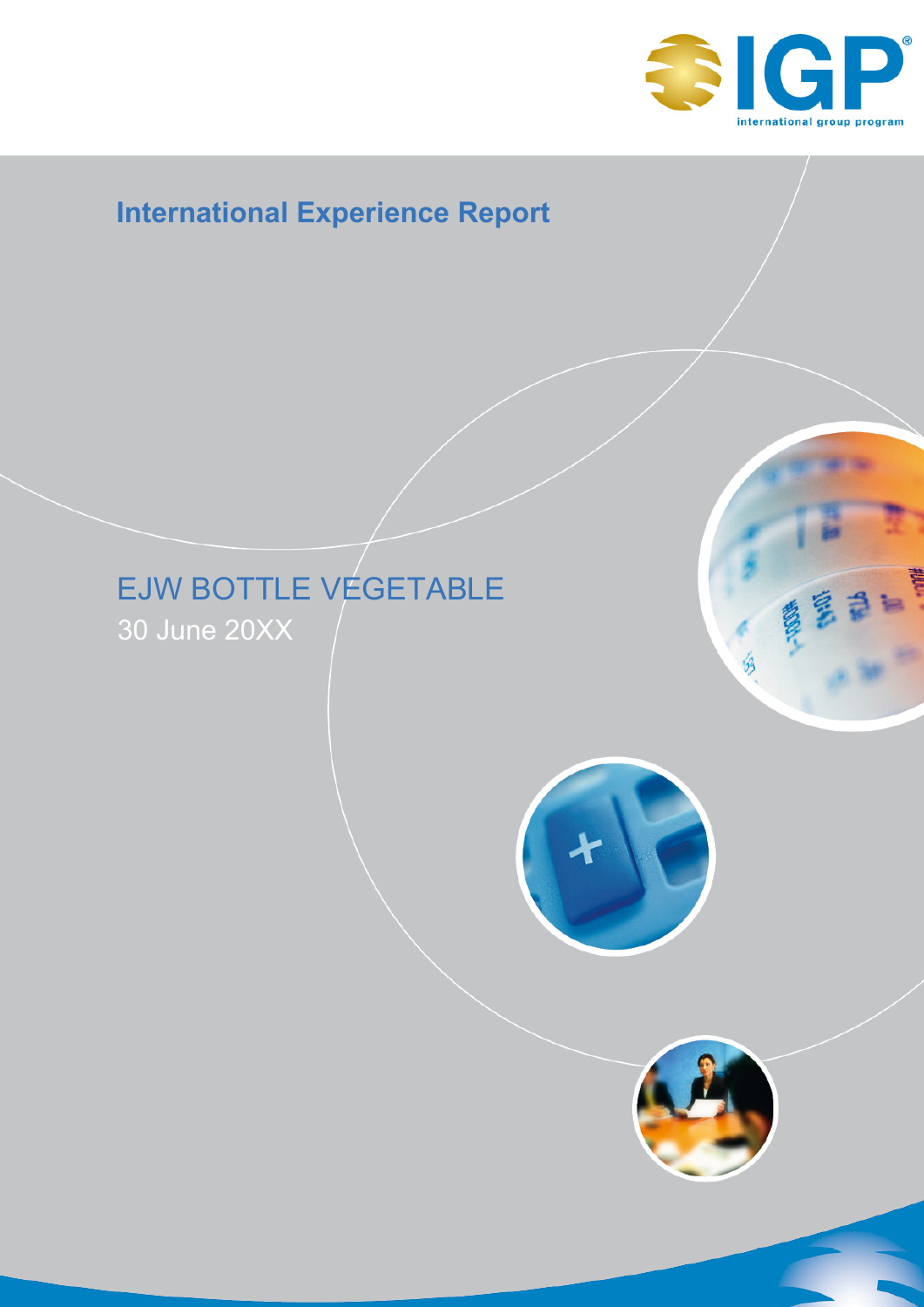## **TABLE OF CONTENTS**

| Section I          | <b>Account Information and Executive Summary</b><br>Account Information<br>Executive Summary as per 30 June 20XX<br><b>Historical Overview</b><br>Composition of the Account as per 30 June 20XX<br>• List of Subsidiaries Included in IGP<br>■ Key Figures<br>■ Pooled Premium & Current Year's Result (Line 12) - in USD<br>(graph) |
|--------------------|---------------------------------------------------------------------------------------------------------------------------------------------------------------------------------------------------------------------------------------------------------------------------------------------------------------------------------------|
| <b>Section II</b>  | Total Experience & Country Experience in U.S. Dollars                                                                                                                                                                                                                                                                                 |
| <b>Section III</b> | Pooled & Non Pooled Country Experience in Local Currency                                                                                                                                                                                                                                                                              |
| <b>Section IV</b>  | <b>General Explanatory Notes</b>                                                                                                                                                                                                                                                                                                      |
| Section V          | <b>The IGP Guide</b>                                                                                                                                                                                                                                                                                                                  |

#### **IGP Head Office**

John Hancock Life Insurance Company (U.S.A.) P.O. Box 111 Boston, MA 02117, USA

Tel: (1) (617) 572-8677

#### **IGP Asia**

International Group Program 8 Cross Street #15-01 Manulife Centre Singapore 048424

**IGP Europe**

John Hancock International Services, S.A. Avenue de Tervuren 270-272 B-1150 Brussels Belgium

Tel: (32) (2) 775 2940

Tel: (65) 6833-8996

**Visit the IGP website at: www.igpinfo.com**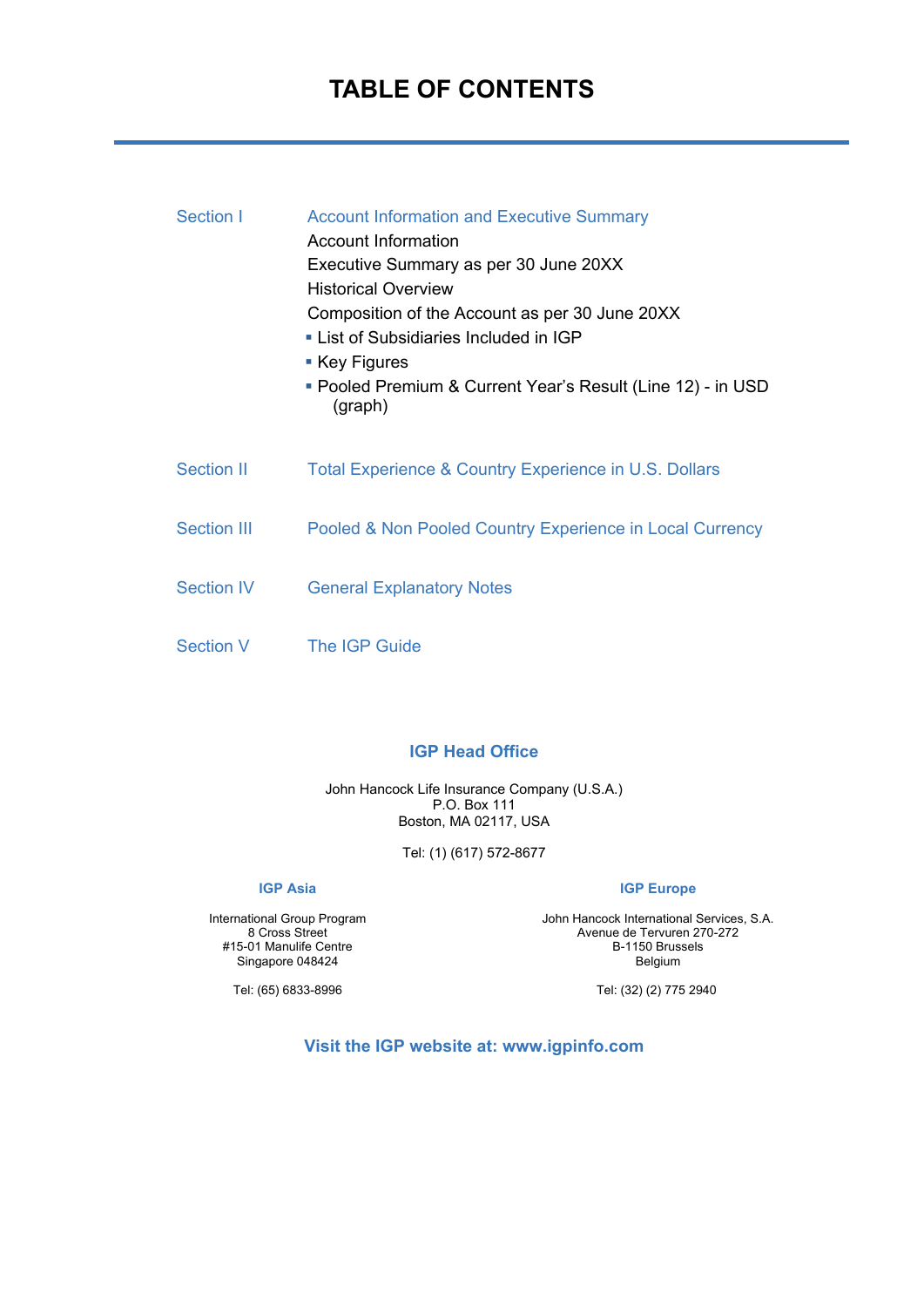**Section I Account Information and Executive Summary** 

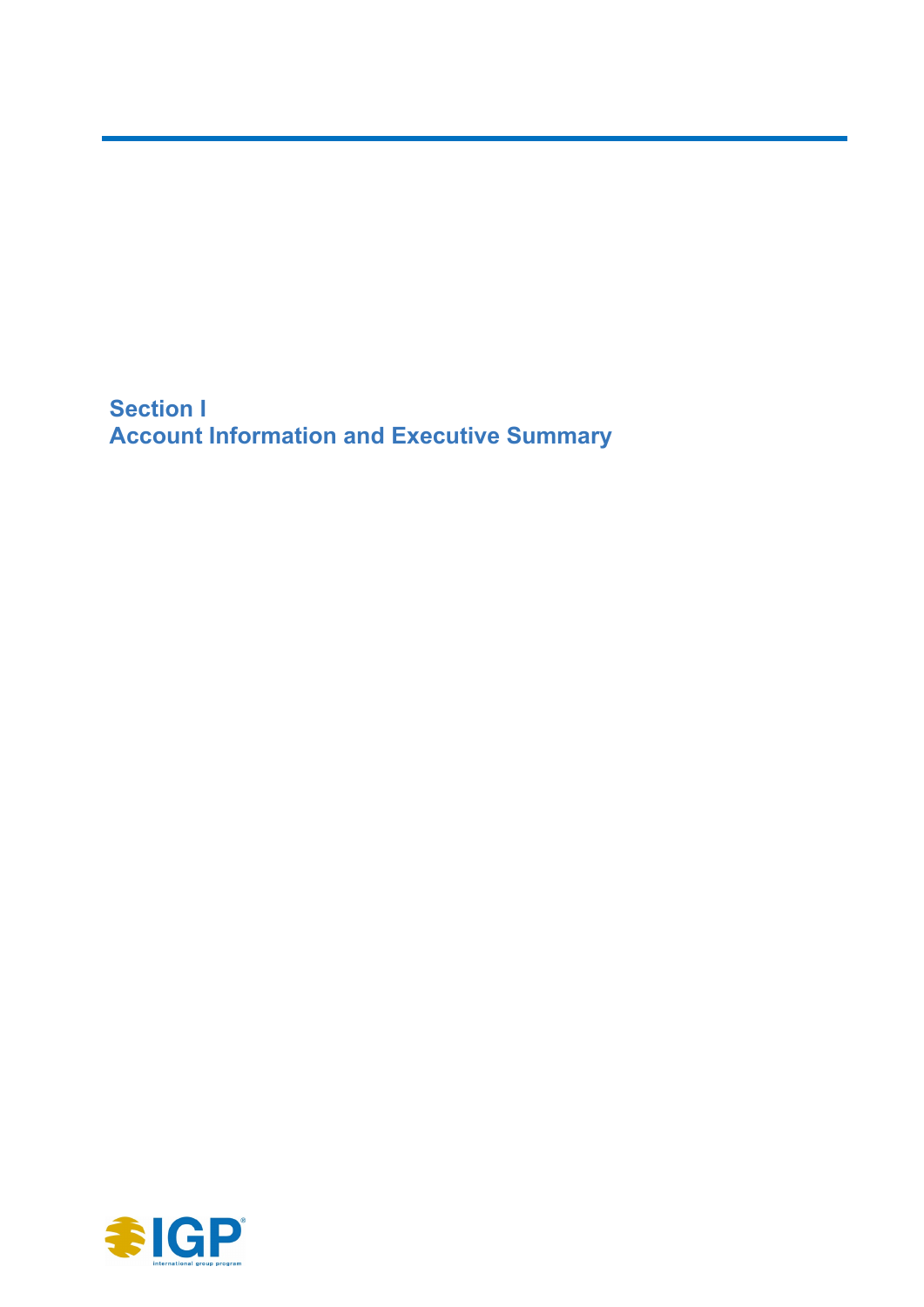### **International Experience Year Ending 30 June 20XX**

#### **Account Information**

| Effective Date with IGP:    | 01 March 1984 |
|-----------------------------|---------------|
| Self Experienced Threshold: | 1.000         |
| IGP Account Manager:        | Mr. ABC       |
|                             | 鴌             |
|                             | ⋈             |

EJW BOTTLE VEGETABLE is currently a self-experienced account. In order to protect against claim fluctuations should the number of lives in the international account substantially be reduced, a threshold has been established below which the account would automatically join IGP's Small Groups Pool. The threshold for EJW BOTTLE VEGETABLE is 1,000 lives.

This report includes data reflecting the experience on contracts of subsidiaries and/or affiliates of EJW BOTTLE VEGETABLE (the Client). The Client is obligated to inform John Hancock/IGP if any of these subsidiaries and/or affiliates have divested and are therefore no longer under control of the Client or part of their group of companies. John Hancock reserves the right to reclaim any amounts that have been credited to the Client's IGP International Account for companies that are no longer affiliated with the Client.

#### **Executive Summary for the International Year Ending 30 June 20XX (USD)**

| Type of Account:                                                 | Self-Experienced |
|------------------------------------------------------------------|------------------|
| Number of Pooled Lives:                                          | 3.836            |
| Number of Pooled Units:                                          | 6                |
| Accumulated Contribution to the International Account (Line 16): | 144.201          |
| International Dividend:                                          | 144.201          |

#### **Overview of the Historical Experience (USD)**

| Year   | <b>Units</b> | <b>Lives</b> | Tvpe | <b>Premium</b> | Acc. CIA<br>(Line 16) | <b>International</b><br><b>Dividend</b> |
|--------|--------------|--------------|------|----------------|-----------------------|-----------------------------------------|
| 20XX   | 6            | 3.836        | SE   | 1.542.325      | 144.201               | 144.201                                 |
| 20XX-1 | 5            | 3.866        | SE   | 1.549.789      | 40.957                | 40.957                                  |
| 20XX-2 | 3            | 3.024        | SE   | 1.397.274      | 422.159               | 422.159                                 |

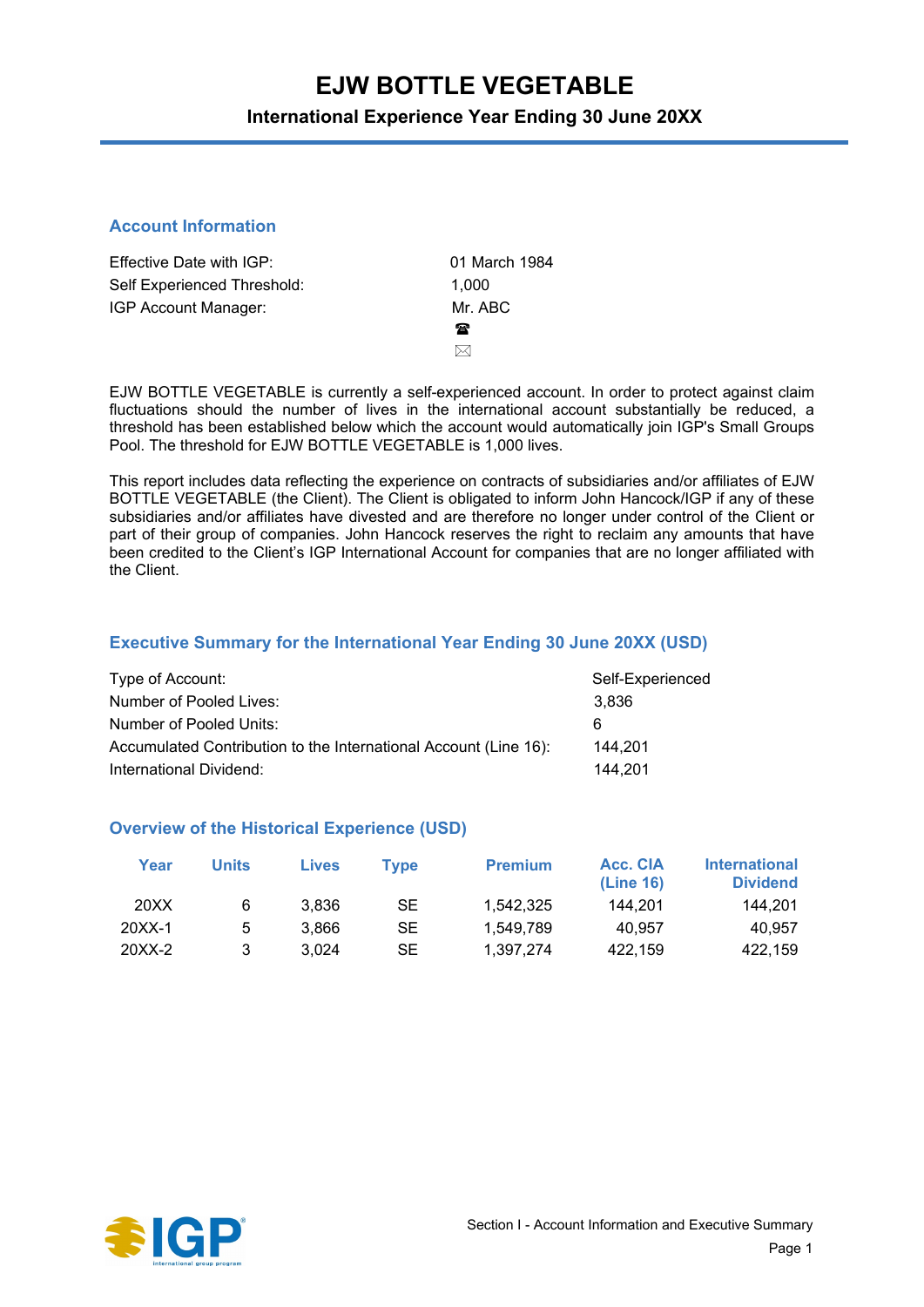**International Experience Year Ending 30 June 20XX**

### **Composition of the EJW BOTTLE VEGETABLE Account as per 30 June 20XX: • List of Subsidiaries included in IGP**

| <b>COUNTRY</b>  | <b>IGP NETWORK PARTNER</b>                                                                                                                                                                                                   |                                                          |  |
|-----------------|------------------------------------------------------------------------------------------------------------------------------------------------------------------------------------------------------------------------------|----------------------------------------------------------|--|
|                 |                                                                                                                                                                                                                              | UNIT ID NO SUBSIDIARY NAME                               |  |
| <b>BELGIUM</b>  | AG INSURANCE                                                                                                                                                                                                                 |                                                          |  |
|                 | 8                                                                                                                                                                                                                            | LIREH FPP ODSVZWJ NV                                     |  |
|                 | 16                                                                                                                                                                                                                           | LIAFY AG                                                 |  |
| <b>IRFI AND</b> |                                                                                                                                                                                                                              | <b>IRISH LIFE ASSURANCE PLC</b>                          |  |
|                 |                                                                                                                                                                                                                              | 10 BOB TMLRX YTJYDND                                     |  |
| MALAYSIA        | AIA BERHAD                                                                                                                                                                                                                   |                                                          |  |
|                 |                                                                                                                                                                                                                              | 14 LIUUV PFGAOIIA                                        |  |
| SOUTH AFRICA    |                                                                                                                                                                                                                              | OLD MUTUAL LIFE ASSURANCE COMPANY (SOUTH AFRICA) LIMITED |  |
|                 | $12$ and $12$ and $12$ and $12$ and $12$ and $12$ and $12$ and $12$ and $12$ and $12$ and $12$ and $12$ and $12$ and $12$ and $12$ and $12$ and $12$ and $12$ and $12$ and $12$ and $12$ and $12$ and $12$ and $12$ and $12$ | AFAVC KGETJZRIO XTND                                     |  |
| <b>TURKEY</b>   |                                                                                                                                                                                                                              | ALLIANZ YASAM EMEKLILIK A.S.                             |  |
|                 | 13                                                                                                                                                                                                                           | LIEUL CNC QZEWEY                                         |  |

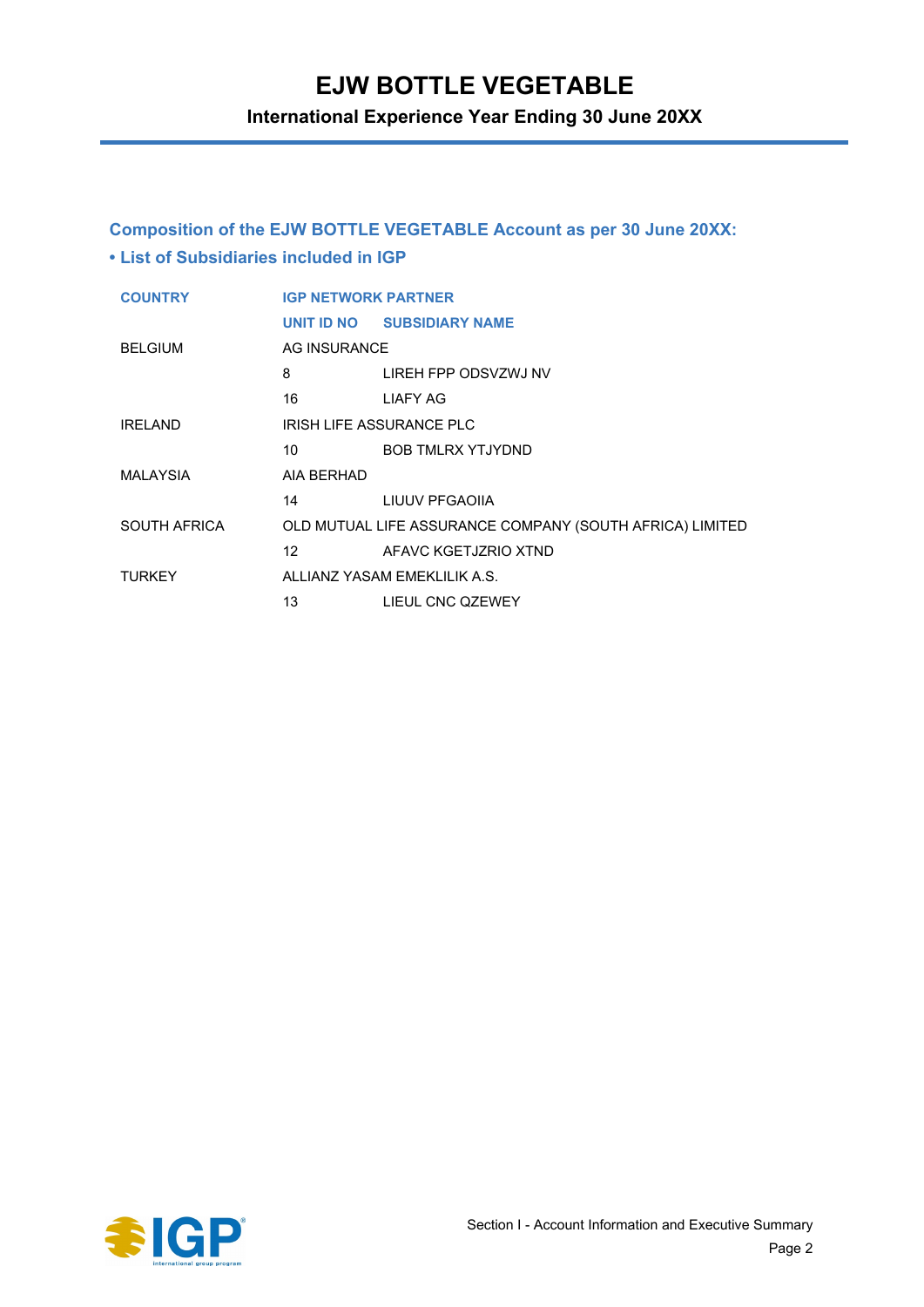**International Experience Year Ending 30 June 20XX**

### **• Key Figures (USD)**

| <b>Country</b>      | Unit ID   | <b>Pooled</b> | <b>Line of Business</b> | <b>Premium</b> | <b>Current</b>       |
|---------------------|-----------|---------------|-------------------------|----------------|----------------------|
|                     | <b>No</b> | <b>Lives</b>  |                         |                | <b>Year's Result</b> |
| <b>BELGIUM</b>      | 8         | 57            | Life, Health, Pension   | 138,295        | 3,611                |
| <b>BELGIUM</b>      | 16        | 35            | Life, Health, Pension   | 49,849         | $-7,578$             |
| <b>IRELAND</b>      | 10        | 195           | Life                    | 163,678        | 137,047              |
| <b>MALAYSIA</b>     | 14        | 889           | Life, Health, Exc. Amt. | 606,400        | 75,996               |
| <b>SOUTH AFRICA</b> | 12        | 2,649         | Life                    | 569,586        | $-71,908$            |
| <b>TURKEY</b>       | 13        | 11            | Life                    | 14,517         | 5,742                |
| <b>TOTAL</b>        |           | 3,836         |                         | 1,542,325      | 142,910              |

#### **• Pooled Premium & Current Year's Result (Line 12) - in USD**



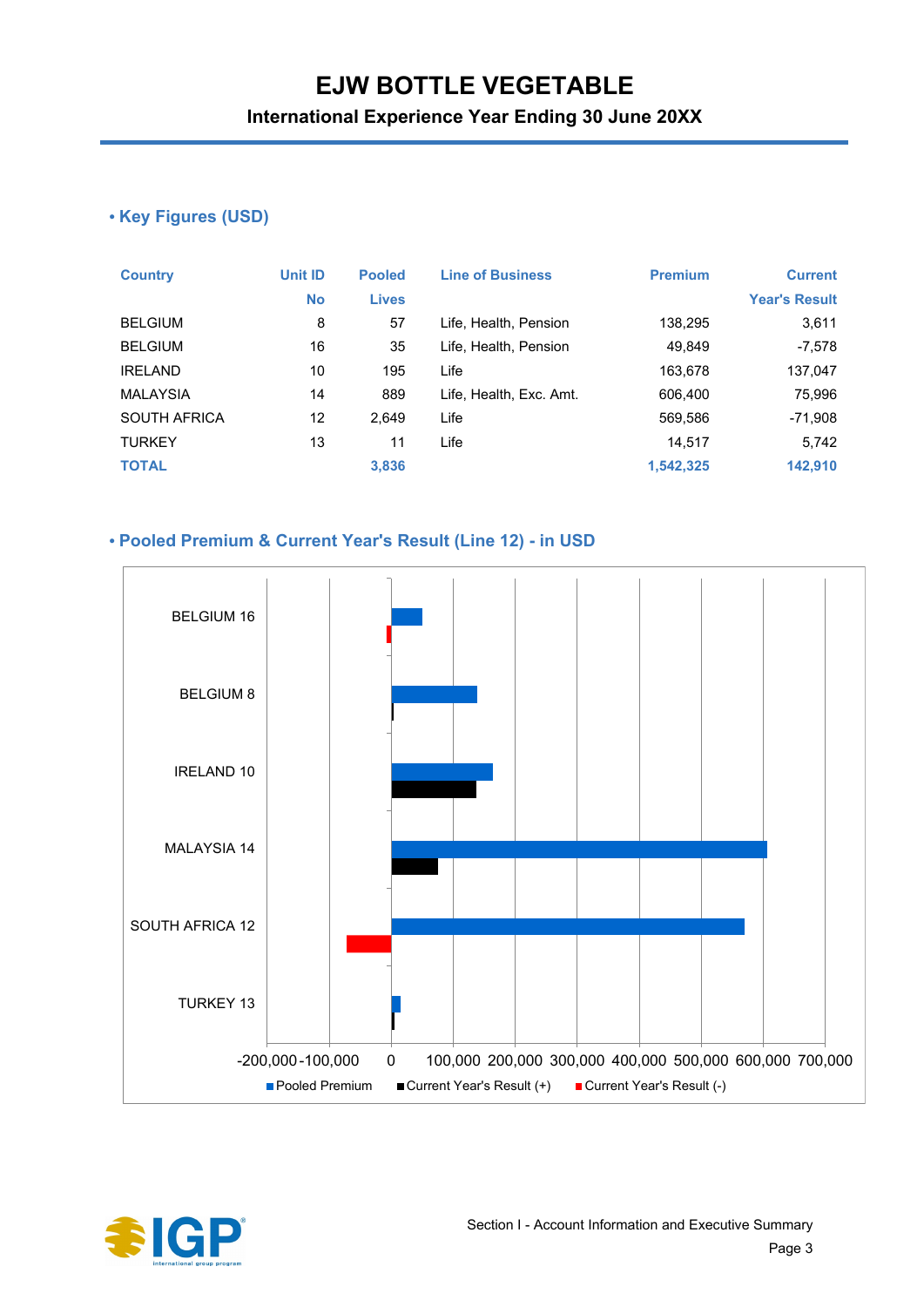**Section II Total Experience & Country Experience in U.S Dollars**

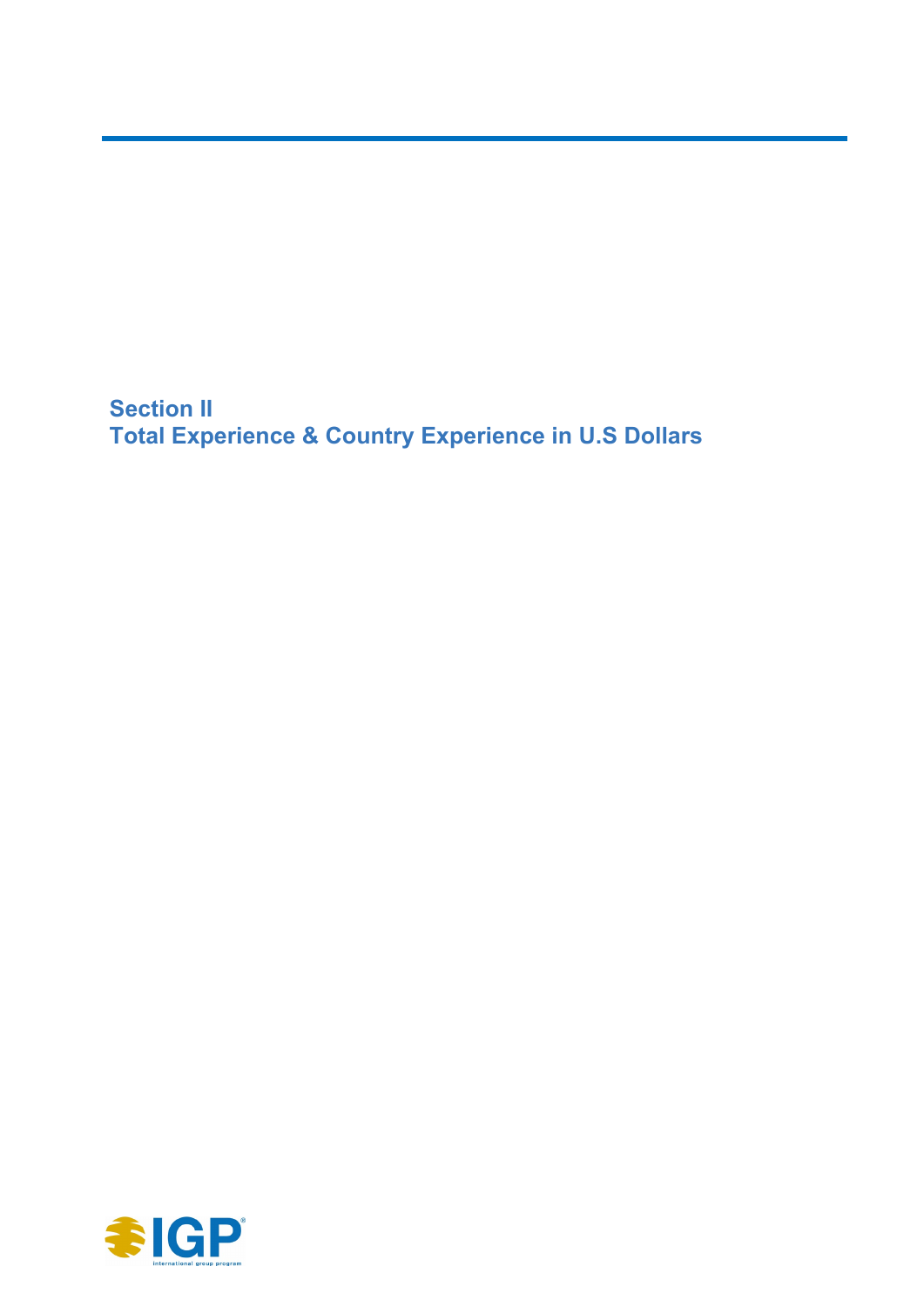|                                                                                                                                                                                                                                                            | <b>TOTAL RESULTS</b>                                                                            |
|------------------------------------------------------------------------------------------------------------------------------------------------------------------------------------------------------------------------------------------------------------|-------------------------------------------------------------------------------------------------|
| 1. No. of lives covered                                                                                                                                                                                                                                    | 3,836                                                                                           |
| 2. Annual premium<br>Tax paid by employer<br>3.<br>Gross cost $(2 + 3)$<br>4.                                                                                                                                                                              | <b>USD</b><br>1,542,325<br>9,696<br>1,552,021                                                   |
| 5. Investment income                                                                                                                                                                                                                                       | 48,384                                                                                          |
| <b>TOTAL CREDITS (2+5)</b>                                                                                                                                                                                                                                 | 1,590,709                                                                                       |
| 6. Claims and annuity payments<br>Net increase in reserves<br>$7^{\circ}$<br>a. Beginning reserves<br>b. Ending reserves<br>8. Expenses and risk<br>9. Commissions<br>10. Tax paid by insurer<br>11. Local dividend<br><b>TOTAL DEBITS (6+7+8+9+10+11)</b> | 1,093,792<br>21,375<br>1,621,510<br>1,642,885<br>240,515<br>86,855<br>217<br>5,045<br>1,447,799 |
| 12. CURRENT YEAR'S RESULT (2+5-6-7-8-9-10-11)                                                                                                                                                                                                              | 142,910                                                                                         |
| 13. Interest on (12) from policy year end to 30 June 20XX                                                                                                                                                                                                  | $-796$                                                                                          |
| 14. CONTRIBUTION TO THE INTERNATIONAL ACCOUNT (12 + 13)                                                                                                                                                                                                    | 142,114                                                                                         |
| 15. Carry Forward/Adjustment (a + b)<br>a. Carry forward<br>b. Currency adjustment                                                                                                                                                                         | 2,087<br>0<br>2,087                                                                             |
| <b>16. ACCUMULATED CONTRIBUTION TO THE</b><br><b>INTERNATIONAL ACCOUNT (14 + 15)</b>                                                                                                                                                                       | <b>USD 144,201</b>                                                                              |

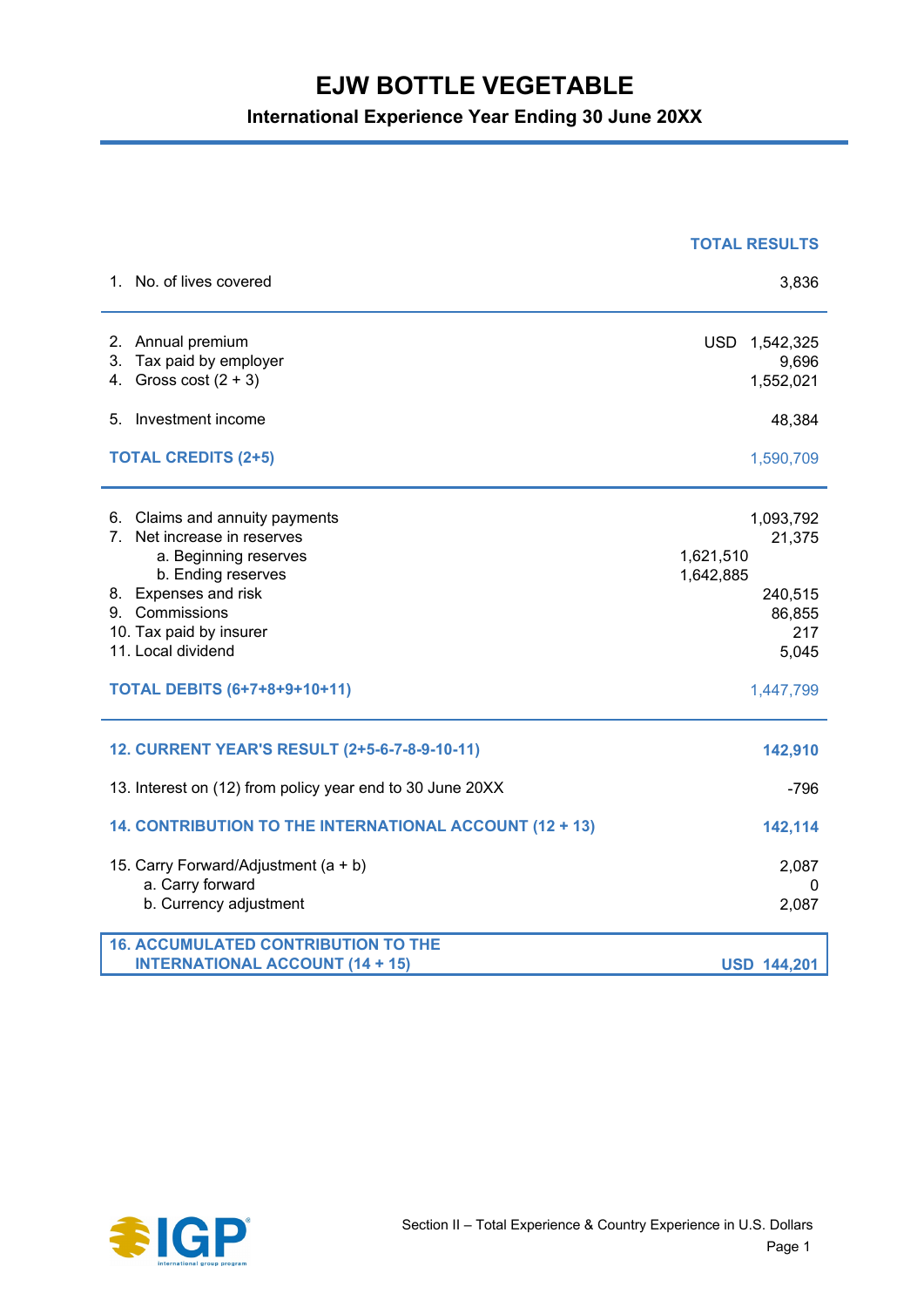| <b>COUNTRY</b><br><b>IGP UNIT ID NO</b> |                                                                                                                                   | <b>BELGIUM</b><br>(8)                                    | <b>BELGIUM</b><br>(16)                          | <b>IRELAND</b><br>(10)                            |
|-----------------------------------------|-----------------------------------------------------------------------------------------------------------------------------------|----------------------------------------------------------|-------------------------------------------------|---------------------------------------------------|
|                                         | Policy year ending:<br>Exchange rate:                                                                                             | 31 Dec 20XX-1<br>USD 1.352600                            | 31 Dec 20XX-1<br>USD 1.352600                   | 30 Jun 20XX<br>USD 1.352600                       |
|                                         | 1. No. of lives covered                                                                                                           | 57                                                       | 35                                              | 195                                               |
| 2.<br>3.<br>4.                          | Annual premium<br>Tax paid by employer<br>Gross cost $(2 + 3)$                                                                    | <b>USD</b><br>138,295<br>6,829<br>145,124                | USD 49,849<br>2,867<br>52,716                   | <b>USD</b><br>163,678<br>0<br>163,678             |
| 5.                                      | Investment income                                                                                                                 | 33,891                                                   | 6,762                                           | 574                                               |
|                                         | <b>TOTAL CREDITS (2+5)</b>                                                                                                        | 172,186                                                  | 56,611                                          | 164,252                                           |
| $7_{\scriptscriptstyle{\sim}}$          | 6. Claims and annuity payments<br>Net increase in reserves<br>a. Beginning reserves<br>b. Ending reserves<br>8. Expenses and risk | 157,567<br>$-18,521$<br>1,095,250<br>1,076,729<br>23,541 | 12,693<br>40,613<br>286,969<br>327,582<br>8,888 | 3,691<br>$-4,150$<br>164,137<br>159,987<br>17,540 |
| 9.                                      | Commissions                                                                                                                       | 5,128                                                    | 859                                             | 10,124                                            |
| 10.                                     | Tax paid by insurer<br>11. Local dividend                                                                                         | 159<br>701                                               | 58<br>1,078                                     | 0<br>0                                            |
|                                         | <b>TOTAL DEBITS (6+7+8+9+10+11)</b>                                                                                               | 168,575                                                  | 64,189                                          | 27,205                                            |
| 12.                                     | <b>CURRENT YEAR'S RESULT</b><br>$(2+5-6-7-8-9-10-11)$                                                                             | 3,611                                                    | $-7,578$                                        | 137,047                                           |
| 13.                                     | Interest on (12) from policy<br>year end to 30 June 20XX                                                                          | 24                                                       | $-50$                                           | 0                                                 |
|                                         | <b>14. CONTRIBUTION TO THE</b><br><b>INTERNATIONAL ACCOUNT</b><br>$(12 + 13)$                                                     | 3,635                                                    | $-7,628$                                        | 137,047                                           |
| 15.                                     | Carry Forward/Adjustment (a + b)<br>a. Carry forward<br>b. Currency adjustment                                                    | 0<br>0<br>0                                              | 0<br>$\pmb{0}$<br>0                             | 186<br>0<br>186                                   |
| 16.                                     | <b>ACCUMULATED</b><br><b>CONTRIBUTION TO THE</b><br><b>INTERNATIONAL ACCOUNT</b><br>$(14 + 15)$                                   | <b>USD 3,635</b>                                         | -USD 7,628                                      | <b>USD 137,233</b>                                |

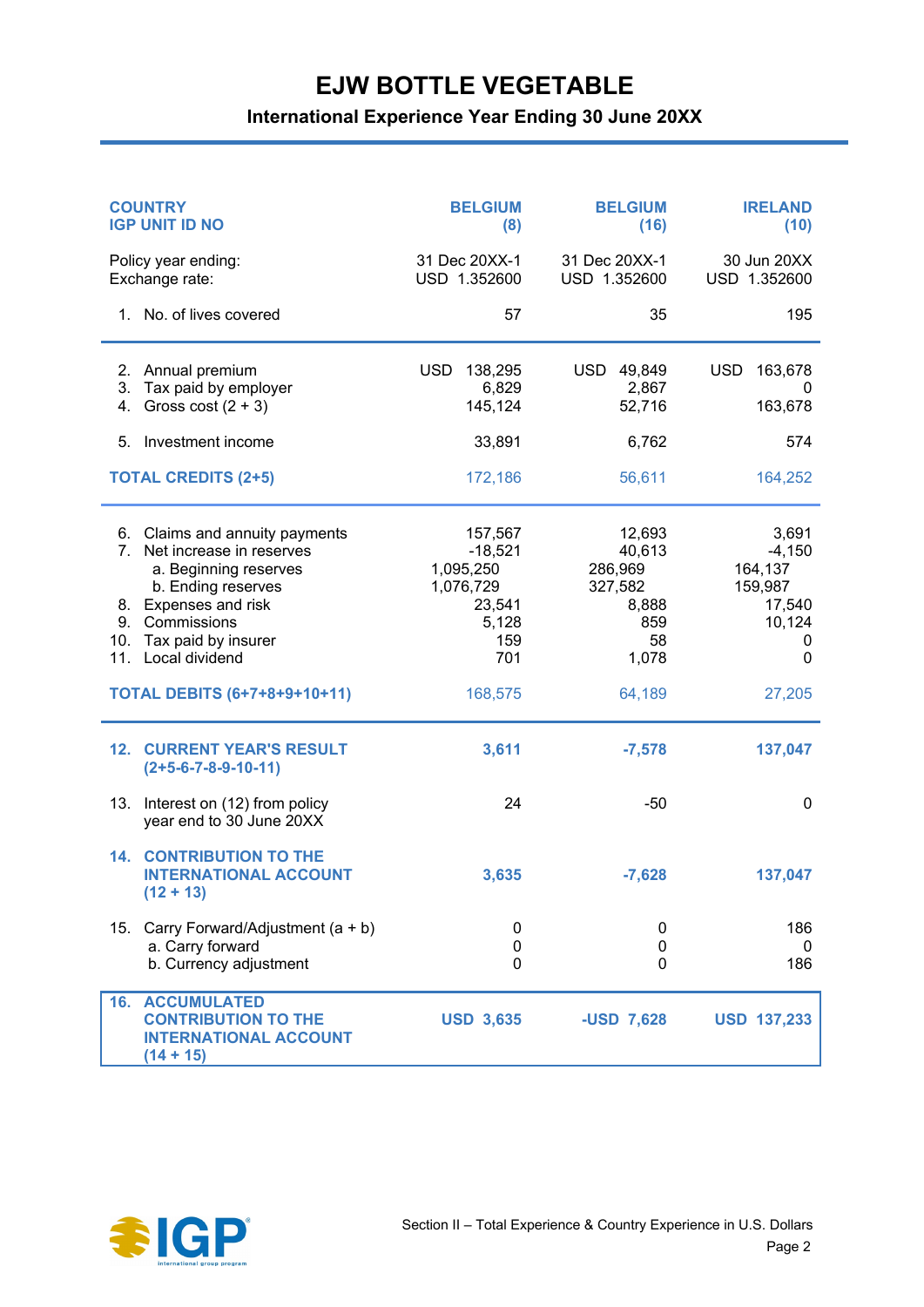| <b>COUNTRY</b><br><b>IGP UNIT ID NO</b> |                                                                                                                                                                                     | <b>MALAYSIA</b><br>(14)                                             | <b>SOUTH AFRICA</b><br>(12)                         | <b>TURKEY</b><br>(13)                                       |
|-----------------------------------------|-------------------------------------------------------------------------------------------------------------------------------------------------------------------------------------|---------------------------------------------------------------------|-----------------------------------------------------|-------------------------------------------------------------|
|                                         | Policy year ending:<br>Exchange rate:                                                                                                                                               | 30 Jun 20XX<br>USD .306937                                          | 31 Mar 20XX<br>USD .101100                          | 01 Nov 20XX-1<br>USD 1.000000                               |
|                                         | 1. No. of lives covered                                                                                                                                                             | 889                                                                 | 2,649                                               | 11                                                          |
| 2.<br>3.<br>4.                          | Annual premium<br>Tax paid by employer<br>Gross cost $(2 + 3)$                                                                                                                      | <b>USD</b><br>606,400<br>0<br>606,400                               | USD.<br>569,586<br>$^{(1)}$<br>569,586              | <b>USD</b><br>14,517<br>0<br>14,517                         |
| 5.                                      | Investment income                                                                                                                                                                   | 8,688                                                               | $-1,568$                                            | 37                                                          |
|                                         | <b>TOTAL CREDITS (2+5)</b>                                                                                                                                                          | 615,088                                                             | 568,018                                             | 14,554                                                      |
| 6.<br>7.<br>8.<br>9.<br>10.<br>11.      | Claims and annuity payments<br>Net increase in reserves<br>a. Beginning reserves<br>b. Ending reserves<br>Expenses and risk<br>Commissions<br>Tax paid by insurer<br>Local dividend | 361,759<br>3,433<br>75,154<br>78,587<br>113,260<br>60,640<br>0<br>0 | 558,082<br>0<br>0<br>0<br>73,192<br>8,652<br>0<br>0 | 0<br>$\mathbf{0}$<br>0<br>0<br>4,094<br>1,452<br>0<br>3,266 |
|                                         | <b>TOTAL DEBITS (6+7+8+9+10+11)</b>                                                                                                                                                 | 539,092                                                             | 639,926                                             | 8,812                                                       |
| 12.                                     | <b>CURRENT YEAR'S RESULT</b><br>$(2+5-6-7-8-9-10-11)$                                                                                                                               | 75,996                                                              | $-71,908$                                           | 5,742                                                       |
| 13.                                     | Interest on (12) from policy<br>year end to 30 June 20XX                                                                                                                            | 0                                                                   | $-800$                                              | 30                                                          |
| 14.                                     | <b>CONTRIBUTION TO THE</b><br><b>INTERNATIONAL ACCOUNT</b><br>$(12 + 13)$                                                                                                           | 75,996                                                              | $-72,708$                                           | 5,772                                                       |
| 15.                                     | Carry Forward/Adjustment (a + b)<br>a. Carry forward<br>b. Currency adjustment                                                                                                      | 62<br>0<br>62                                                       | 1,839<br>0<br>1,839                                 | 0<br>0<br>0                                                 |
|                                         | <b>16. ACCUMULATED</b><br><b>CONTRIBUTION TO THE</b><br><b>INTERNATIONAL ACCOUNT</b><br>$(14 + 15)$                                                                                 | <b>USD 76,058</b>                                                   | -USD 70,869                                         | <b>USD 5,772</b>                                            |

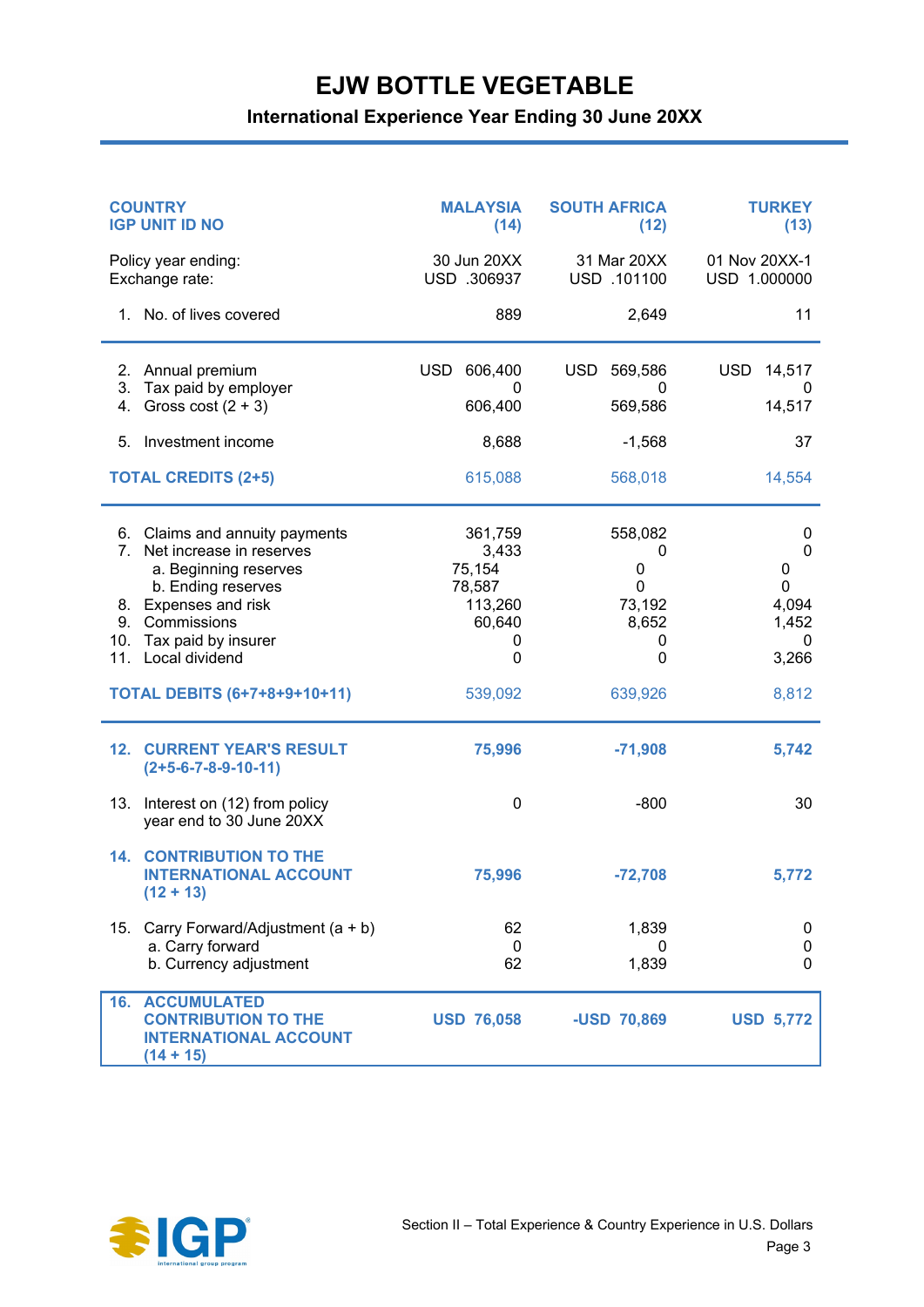**Section III Pooled & Non-Pooled Country Experience in Local Currency**

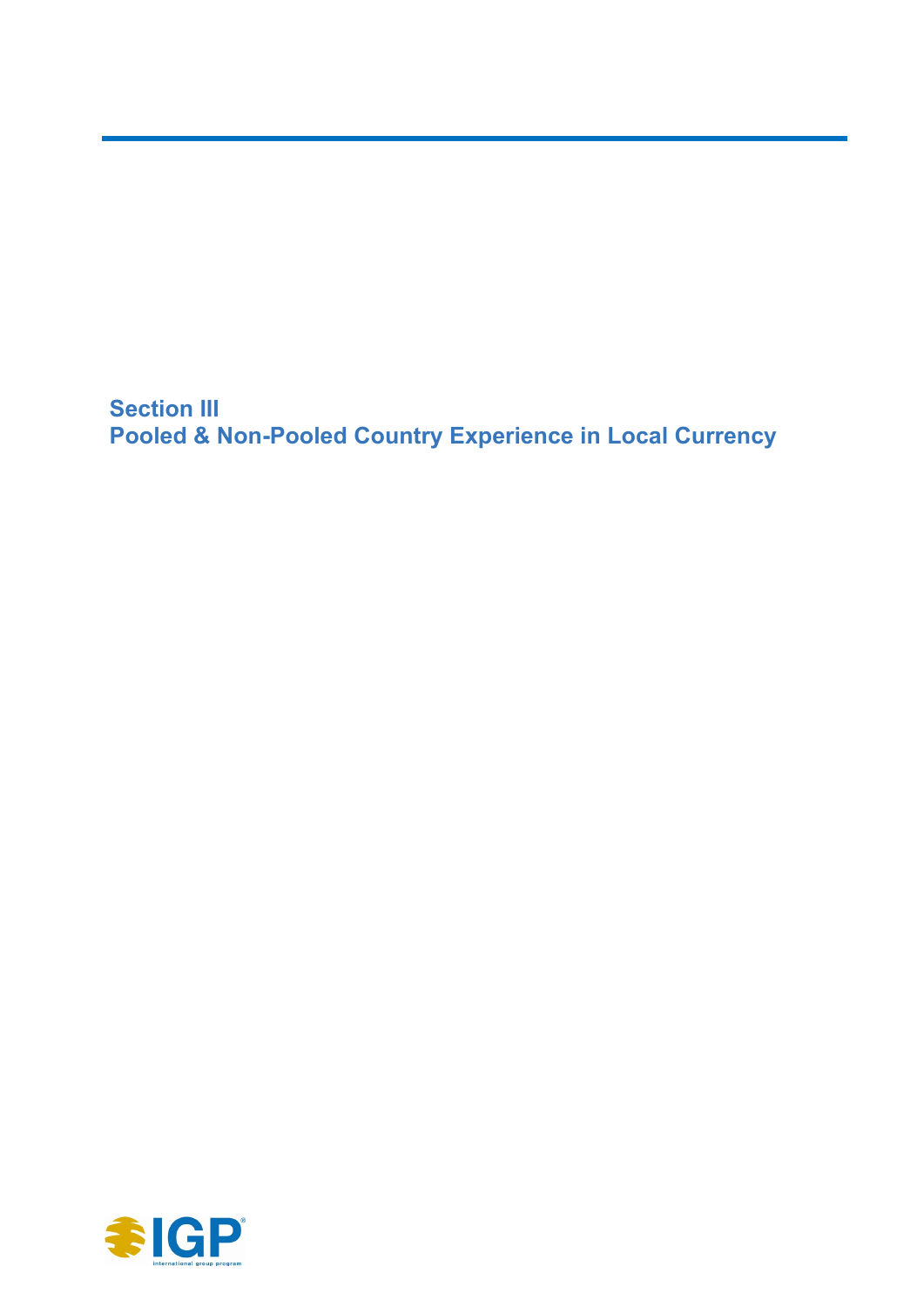|    | <b>COUNTRY:</b>                  | <b>BELGIUM</b>              |               |               |               |
|----|----------------------------------|-----------------------------|---------------|---------------|---------------|
|    | <b>SUBSIDIARY NAME:</b>          | <b>LIREH FPP ODSVZWJ NV</b> |               |               |               |
|    | <b>IGP UNIT ID NO:</b>           | 8                           |               |               |               |
|    | <b>POLICY CURRENCY:</b>          | <b>EURO</b>                 |               |               |               |
|    | Policy year beginning:           |                             | 01 Jan 20XX-1 | 01 Jan 20XX-2 | 01 Jan 20XX-3 |
|    | Policy year ending:              |                             | 31 Dec 20XX-1 | 31 Dec 20XX-2 | 31 Dec 20XX-3 |
|    |                                  |                             |               |               |               |
| 1. | Number of lives covered          |                             | 57            | 57            | 61            |
|    | 2. Annual premium                |                             | 102,243.53    | 94,158.13     | 117,805.62    |
|    | Lump Sum Death Benefit           |                             | 14,758.33     | 14,887.73     | 17,241.95     |
|    | Medical                          |                             | 3,858.26      | 3,754.64      | 5,061.62      |
|    | Long Term Disability             |                             | 15,466.18     | 15,565.51     | 20,174.35     |
|    | Pension                          |                             | 68,160.76     | 59,950.25     | 75,327.70     |
| 3. | Tax paid by employer             |                             | 5,048.87      | 4,648.33      | 5,870.00      |
| 4. | Gross cost $(2 + 3)$             |                             | 107,292.40    | 98,806.46     | 123,675.62    |
|    |                                  |                             |               |               |               |
| 5. | Investment income                |                             | 25,055.83     | 27,004.67     | 22,974.83     |
|    | <b>TOTAL CREDITS</b>             |                             | 127,299.36    | 121,162.80    | 140,780.45    |
|    | 6. Claims and annuity payments   |                             | 116,492.21    | 83,524.80     | 37, 132. 25   |
|    | Non-pooled Premium               |                             | 1,571.06      | 1,601.09      | 1,236.86      |
|    | Medical                          |                             | 3,934.88      | 175.02        | 8,956.27      |
|    | Long Term Disability             |                             | 21,108.91     | 23,412.85     | 26,939.12     |
|    | Pension                          |                             | 85,251.93     | 0.00          | 0.00          |
|    | Cash Surrender                   |                             | 4,625.43      | 58,335.84     | 0.00          |
|    | 7. Net increase in reserves      |                             | $-13,693.08$  | 11,333.46     | 80,231.91     |
|    | a. Beginning reserves            |                             | 809,736.95    | 798,403.49    | 725,923.25    |
|    | b. Ending reserves               |                             | 796,043.87    | 809,736.95    | 806,155.16    |
|    | Long Term Disability             |                             | 152,898.50    | 167,823.19    | 181,524.66    |
|    | Pension                          |                             | 643,145.37    | 641,389.95    | 623,453.72    |
|    | Dividend                         |                             | 0.00          | 523.81        | 1,176.78      |
| 8. | Expenses and risk                |                             | 17,403.91     | 17,013.14     | 19,510.13     |
|    | 9. Commissions                   |                             | 3,791.15      | 3,531.91      | 4,466.97      |
|    | 10. Tax paid by insurer          |                             | 117.59        | 92.57         | 89.71         |
|    | 11. Local dividend               |                             | 518.15        | 1,176.72      | 1,456.17      |
|    | <b>TOTAL DEBITS</b>              |                             | 124,629.93    | 116,672.60    | 142,887.14    |
|    | <b>12. CURRENT YEAR'S RESULT</b> |                             |               |               |               |
|    | $(2+5-6-7-8-9-10-11)$            |                             | 2,669.43      | 4,490.20      | $-2,106.69$   |

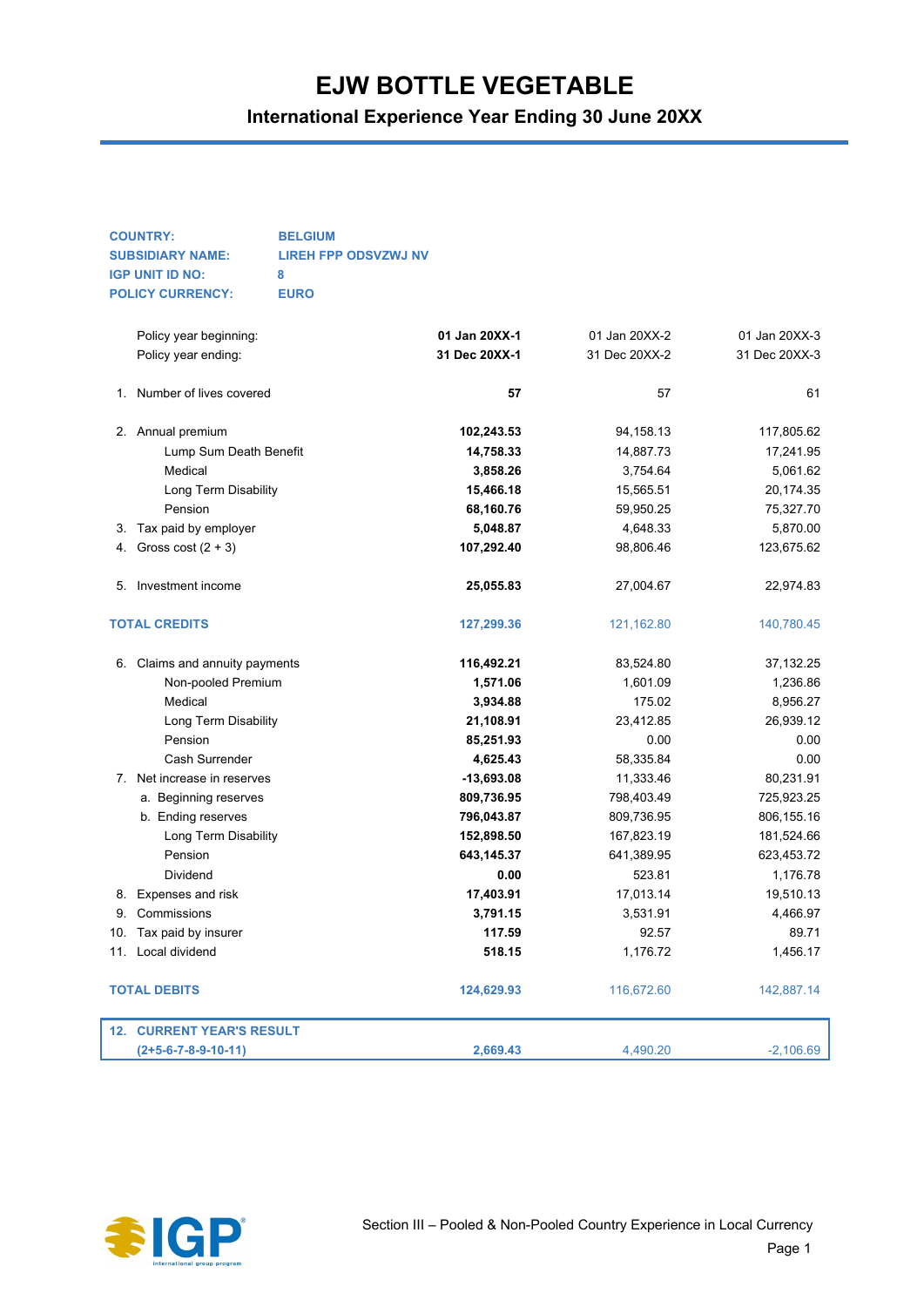**International Experience Year Ending 30 June 20XX**

| <b>COUNTRY:</b>             | <b>BELGIUM</b>                                                    |
|-----------------------------|-------------------------------------------------------------------|
| <b>SUBSIDIARY NAME:</b>     | <b>LIREH FPP ODSVZWJ NV</b>                                       |
| <b>IGP UNIT ID NO:</b>      | 8                                                                 |
| <b>POLICY CURRENCY:</b>     | <b>EURO</b>                                                       |
| <b>IGP Network Partner:</b> | AG INSURANCE                                                      |
| Local Policy No:            | 7609                                                              |
| Coverages:                  | AD&D, Dental, LSDB, LTD, Medical, PTD, STD, TSC, Unallocated, W&O |

Local Broker: VANBREDA RISK & BENEFITS



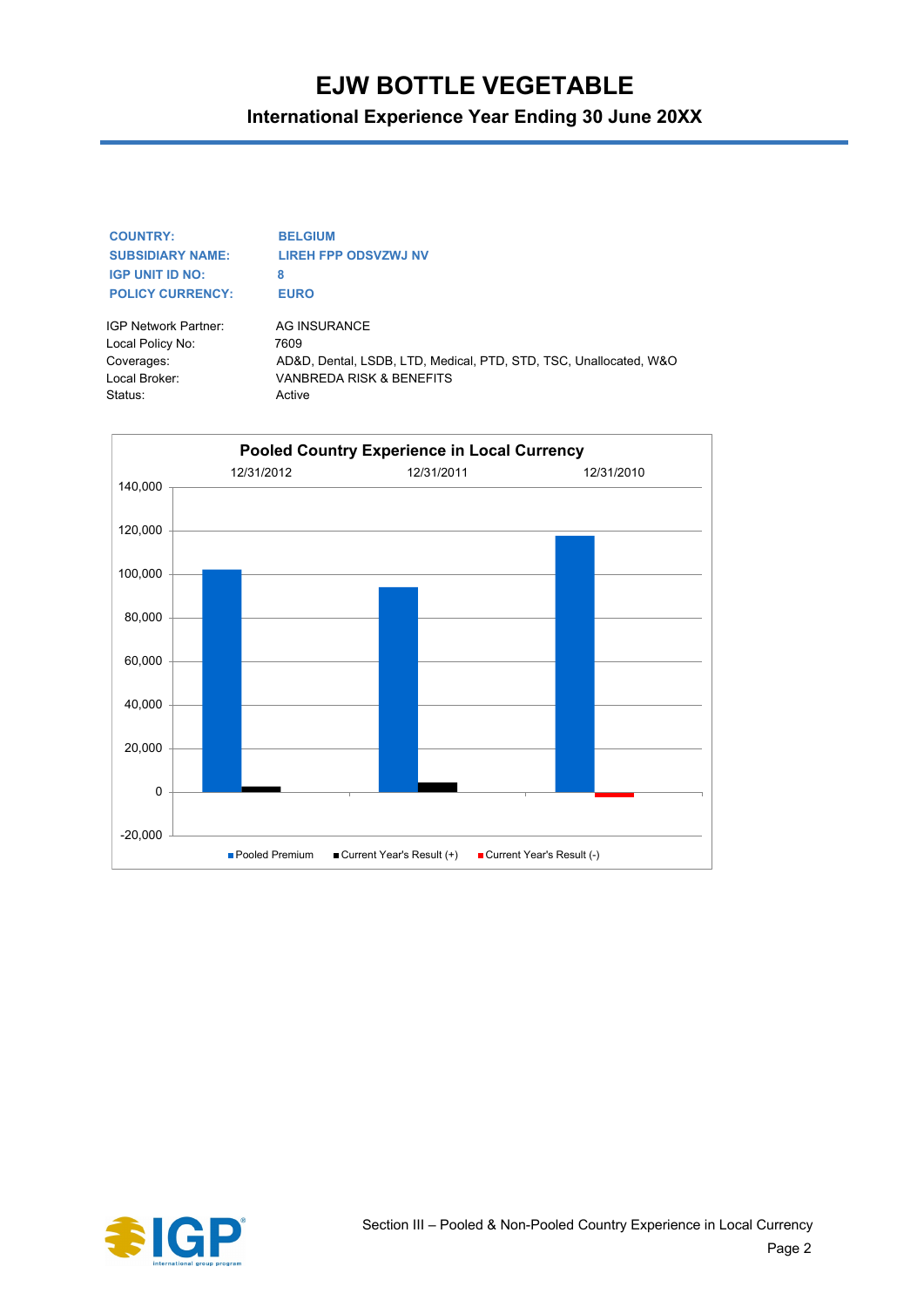| <b>COUNTRY:</b><br><b>SUBSIDIARY NAME:</b><br><b>IGP UNIT ID NO:</b> | <b>BELGIUM</b><br><b>LIAFY AG</b><br>16 |               |  |
|----------------------------------------------------------------------|-----------------------------------------|---------------|--|
| <b>POLICY CURRENCY:</b>                                              | <b>EURO</b>                             |               |  |
| Policy year beginning:                                               |                                         | 01 May 20XX-1 |  |
| Policy year ending:                                                  |                                         | 31 Dec 20XX-1 |  |
| 1. Number of lives covered                                           |                                         | 35            |  |
| 2. Annual premium                                                    |                                         | 36,854.13     |  |
| Lump Sum Death Benefit                                               |                                         | 7,887.41      |  |
| Medical                                                              |                                         | 3,356.02      |  |
| Long Term Disability                                                 |                                         | 1,755.61      |  |
| Pension                                                              |                                         | 23,855.09     |  |
| 3. Tax paid by employer                                              |                                         | 2,119.95      |  |
| 4. Gross cost $(2 + 3)$                                              |                                         | 38,974.08     |  |
| 5. Investment income                                                 |                                         | 4,999.12      |  |
| <b>TOTAL CREDITS</b>                                                 |                                         | 41,853.25     |  |
| 6. Claims and annuity payments                                       |                                         | 9,383.96      |  |
| Non-pooled Premium                                                   |                                         | 276.33        |  |
| Medical                                                              |                                         | 9,107.63      |  |
| 7. Net increase in reserves                                          |                                         | 30,025.56     |  |
| a. Beginning reserves                                                |                                         | 212,161.60    |  |
| b. Ending reserves                                                   |                                         | 242,187.16    |  |
| Medical                                                              |                                         | 1,512.96      |  |
| Pension                                                              |                                         | 240,015.42    |  |
| Dividend                                                             |                                         | 658.78        |  |
| 8. Expenses and risk                                                 |                                         | 6,571.99      |  |
| 9. Commissions                                                       |                                         | 634.93        |  |
| 10. Tax paid by insurer                                              |                                         | 42.97         |  |
| 11. Local dividend                                                   |                                         | 796.71        |  |
| <b>TOTAL DEBITS</b>                                                  |                                         | 47,456.12     |  |
| <b>12. CURRENT YEAR'S RESULT</b>                                     |                                         |               |  |
| $(2+5-6-7-8-9-10-11)$                                                |                                         | $-5,602.87$   |  |

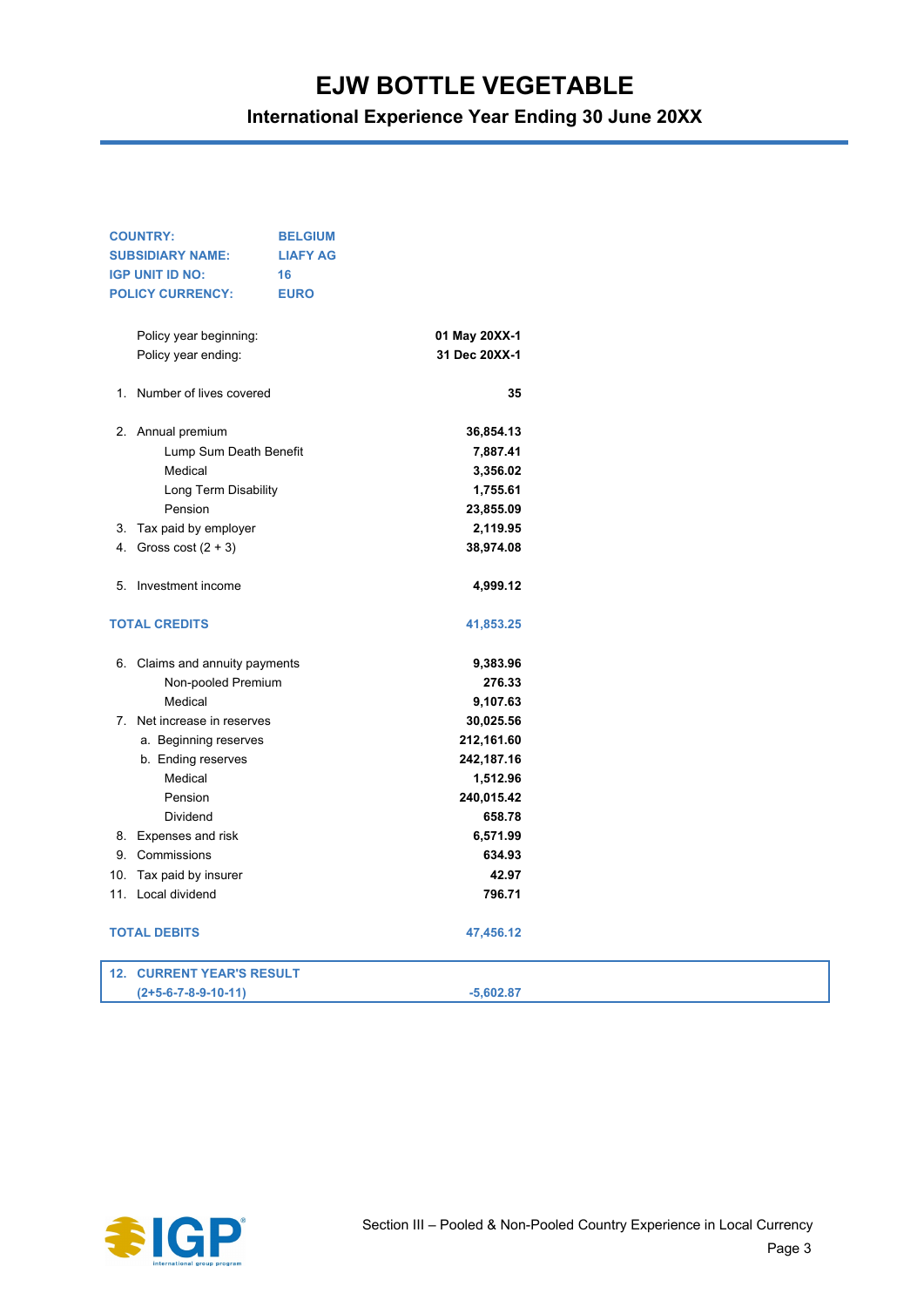| <b>COUNTRY:</b>         | <b>BELGIUM</b>                                                    |
|-------------------------|-------------------------------------------------------------------|
| <b>SUBSIDIARY NAME:</b> | <b>LIAFY AG</b>                                                   |
| <b>IGP UNIT ID NO:</b>  | 16                                                                |
| <b>POLICY CURRENCY:</b> | <b>EURO</b>                                                       |
| IGP Network Partner:    | AG INSURANCE                                                      |
| Local Policy No:        | J103                                                              |
| Coverages:              | AD&D, Dental, LSDB, LTD, Medical, PTD, STD, TSC, Unallocated, W&O |
| Local Broker:           | <b>POLICYHOLDER</b>                                               |
| Status:                 | Active                                                            |



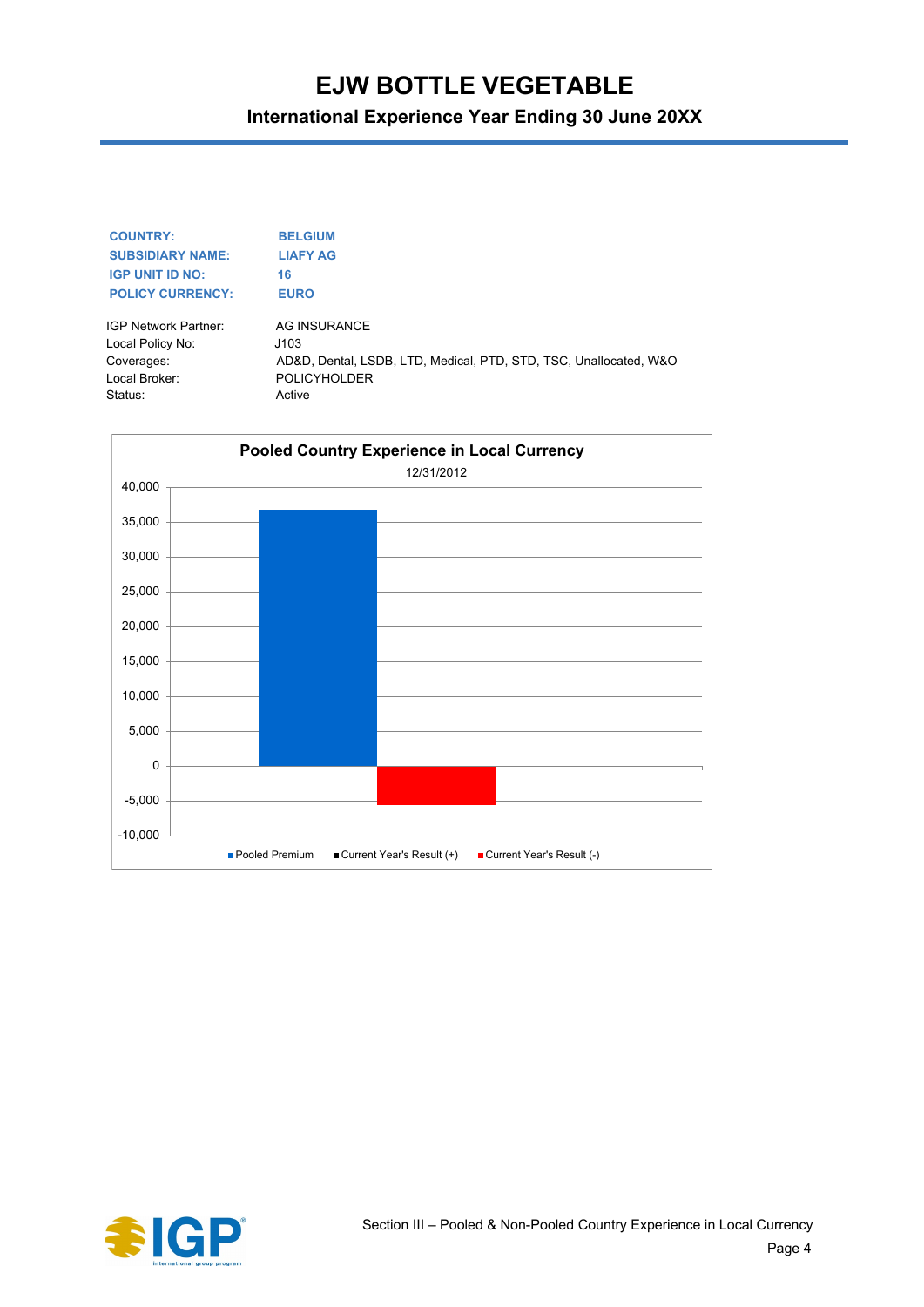**International Experience Year Ending 30 June 20XX**

#### **COUNTRY: IRELAND SUBSIDIARY NAME: BOB TMLRX YTJYDND IGP UNIT ID NO: 10 POLICY CURRENCY: EURO**

|     | Policy year beginning:       | 01 Jul 20XX-1 | 01 Jul 20XX-2 | 01 Jul 20XX-3 |
|-----|------------------------------|---------------|---------------|---------------|
|     | Policy year ending:          | 30 Jun 20XX   | 30 Jun 20XX-1 | 30 Jun 20XX-2 |
| 1.  | Number of lives covered      | 195           | 205           | 209           |
|     | 2. Annual premium            | 121,010.00    | 127,424.00    | 127,748.00    |
|     | <b>Continuation Option</b>   | $-3,743.00$   | $-3,941.00$   | $-6,724.00$   |
|     | Lump Sum Death Benefit       | 124,753.00    | 131,365.00    | 134,472.00    |
| 3.  | Tax paid by employer         | 0.00          | 0.00          | 0.00          |
| 4.  | Gross cost $(2 + 3)$         | 121,010.00    | 127,424.00    | 127,748.00    |
| 5.  | Investment income            | 424.00        | 1,151.00      | 818.00        |
|     | <b>TOTAL CREDITS</b>         | 121,434.00    | 128,575.00    | 128,566.00    |
| 6.  | Claims and annuity payments  | 2,729.00      | 6,075.00      | 7,930.00      |
|     | Non-pooled Premium           | 2,729.00      | 6,075.00      | 7,930.00      |
| 7.  | Net increase in reserves     | $-3,068.00$   | 1,531.00      | 46,079.00     |
|     | a. Beginning reserves        | 121,349.00    | 119,818.00    | 73,739.00     |
|     | b. Ending reserves           | 118,281.00    | 121,349.00    | 119,818.00    |
|     | Dividend                     | 118,281.00    | 121,349.00    | 119,818.00    |
| 8.  | Expenses and risk            | 12,967.00     | 13,737.00     | 14,005.00     |
| 9.  | Commissions                  | 7,485.00      | 7,882.00      | 8,068.00      |
| 10. | Tax paid by insurer          | 0.00          | 0.00          | 0.00          |
| 11. | Local dividend               | 0.00          | 0.00          | 0.00          |
|     | <b>TOTAL DEBITS</b>          | 20,113.00     | 29,225.00     | 76,082.00     |
| 12. | <b>CURRENT YEAR'S RESULT</b> |               |               |               |
|     | $(2+5-6-7-8-9-10-11)$        | 101,321.00    | 99,350.00     | 52,484.00     |

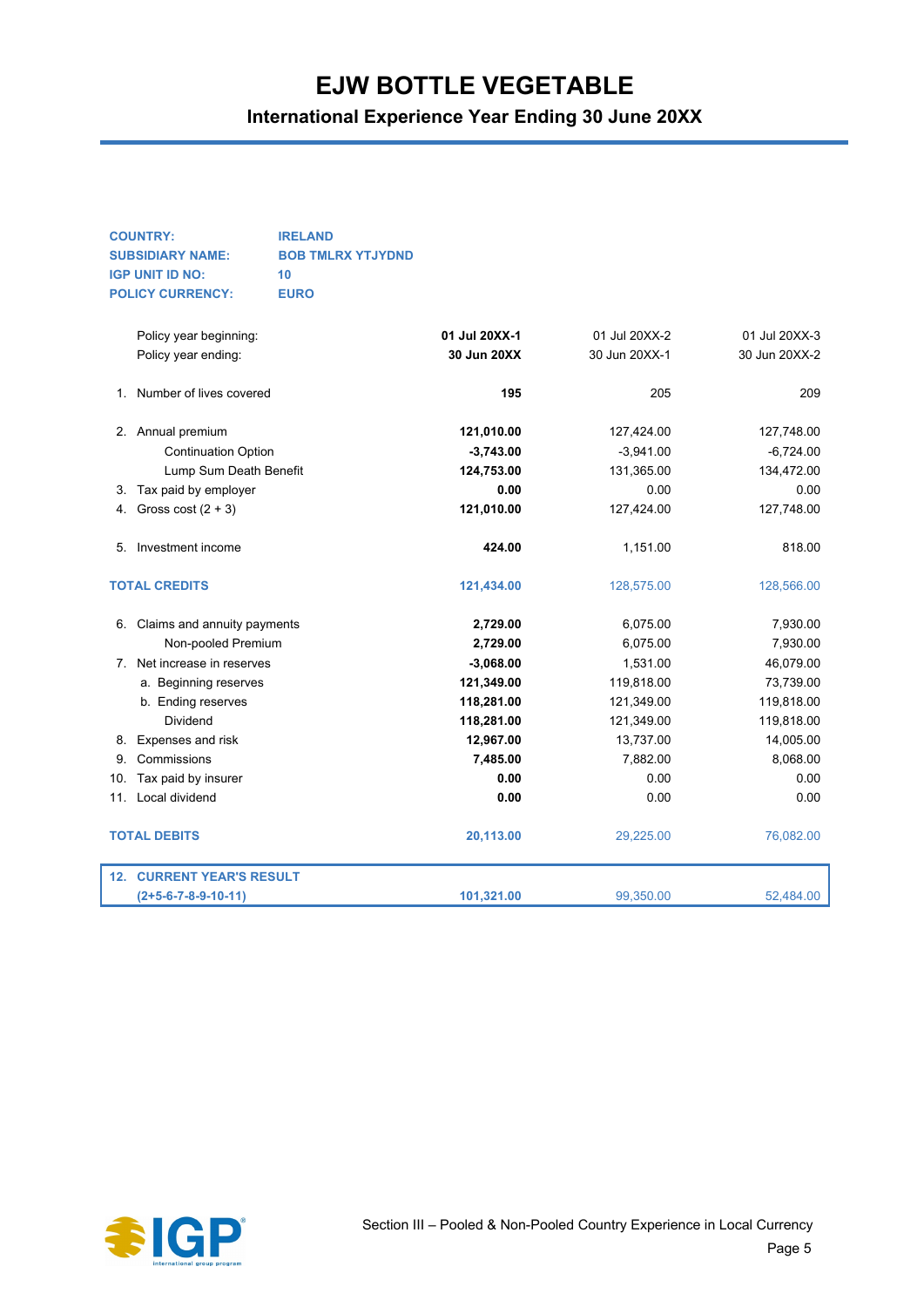### **International Experience Year Ending 30 June 20XX**

#### **COUNTRY: IRELAND SUBSIDIARY NAME: BOB TMLRX YTJYDND IGP UNIT ID NO:** 10 **POLICY CURRENCY: EURO**

IGP Network Partner: IRISH LIFE Local Policy No: 3726 Local Broker: Towers Watson Status: Active

Coverages: AD&D, LSDB, PTD, TSC, Unallocated, W&O



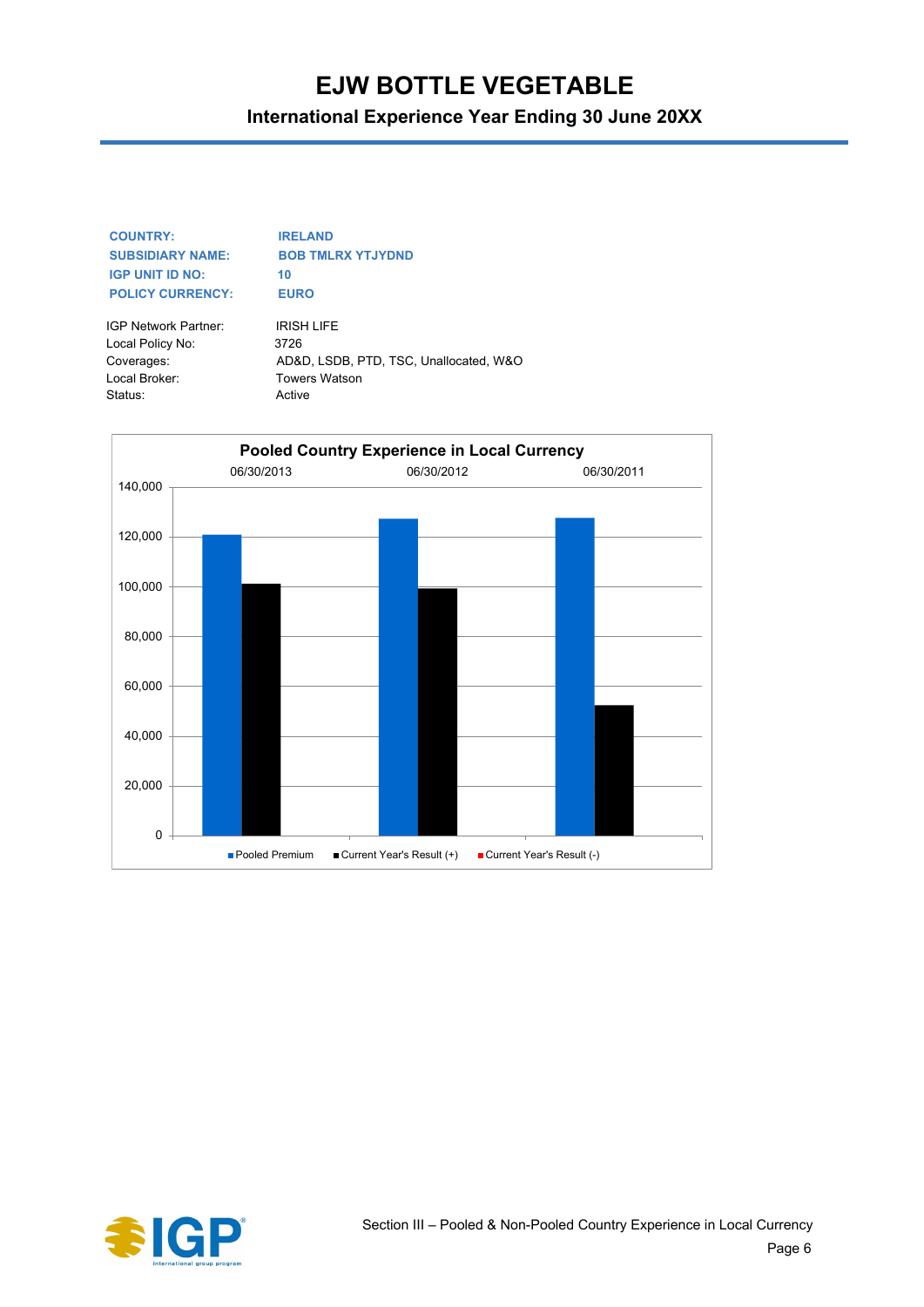| <b>COUNTRY:</b><br><b>MALAYSIA</b> |                                                  |                |               |               |  |
|------------------------------------|--------------------------------------------------|----------------|---------------|---------------|--|
|                                    | <b>SUBSIDIARY NAME:</b><br><b>LIUUV PFGAOIIA</b> |                |               |               |  |
|                                    | <b>IGP UNIT ID NO:</b><br>14                     |                |               |               |  |
|                                    | <b>POLICY CURRENCY:</b>                          | <b>RINGGIT</b> |               |               |  |
|                                    |                                                  |                |               |               |  |
|                                    | Policy year beginning:                           |                | 01 Jul 20XX-1 | 01 Jul 20XX-2 |  |
|                                    | Policy year ending:                              |                | 30 Jun 20XX   | 30 Jun 20XX-1 |  |
|                                    | 1. Number of lives covered                       |                | 889           | 835           |  |
|                                    | 2. Annual premium                                |                | 1,975,651.89  | 1,950,825.75  |  |
|                                    | Lump Sum Death Benefit                           |                | 238,294.40    | 282,348.19    |  |
|                                    | <b>PTD</b>                                       |                | 30,454.66     | 36,144.65     |  |
|                                    | Medical                                          |                | 1,706,902.83  | 1,632,332.91  |  |
|                                    | 3. Tax paid by employer                          |                | 0.00          | 0.00          |  |
|                                    | 4. Gross cost $(2 + 3)$                          |                | 1,975,651.89  | 1,950,825.75  |  |
|                                    |                                                  |                |               |               |  |
|                                    | 5. Investment income                             |                | 28,304.15     | 20,536.11     |  |
|                                    | <b>TOTAL CREDITS</b>                             |                | 2,003,956.04  | 1,971,361.86  |  |
|                                    | 6. Claims and annuity payments                   |                | 1,178,612.35  | 1,048,032.36  |  |
|                                    | Non-pooled Premium                               |                | 4,709.38      | 4,300.54      |  |
|                                    | Medical                                          |                | 1,173,902.97  | 1,043,731.82  |  |
| 7.                                 | Net increase in reserves                         |                | 11,185.48     | 244,849.94    |  |
|                                    | a. Beginning reserves                            |                | 244,849.94    | 0.00          |  |
|                                    | b. Ending reserves                               |                | 256,035.42    | 244,849.94    |  |
|                                    | Medical                                          |                | 256,035.42    | 244,849.94    |  |
|                                    | 8. Expenses and risk                             |                | 368,998.71    | 282,240.73    |  |
|                                    | 9. Commissions                                   |                | 197,565.19    | 195,082.57    |  |
|                                    | 10. Tax paid by insurer                          |                | 0.00          | 0.00          |  |
|                                    | 11. Local dividend                               |                | 0.00          | 0.00          |  |
|                                    | <b>TOTAL DEBITS</b>                              |                | 1,756,361.73  | 1,770,205.60  |  |
|                                    | <b>12. CURRENT YEAR'S RESULT</b>                 |                |               |               |  |
|                                    | (2+5-6-7-8-9-10-11)                              |                | 247,594.31    | 201,156.26    |  |

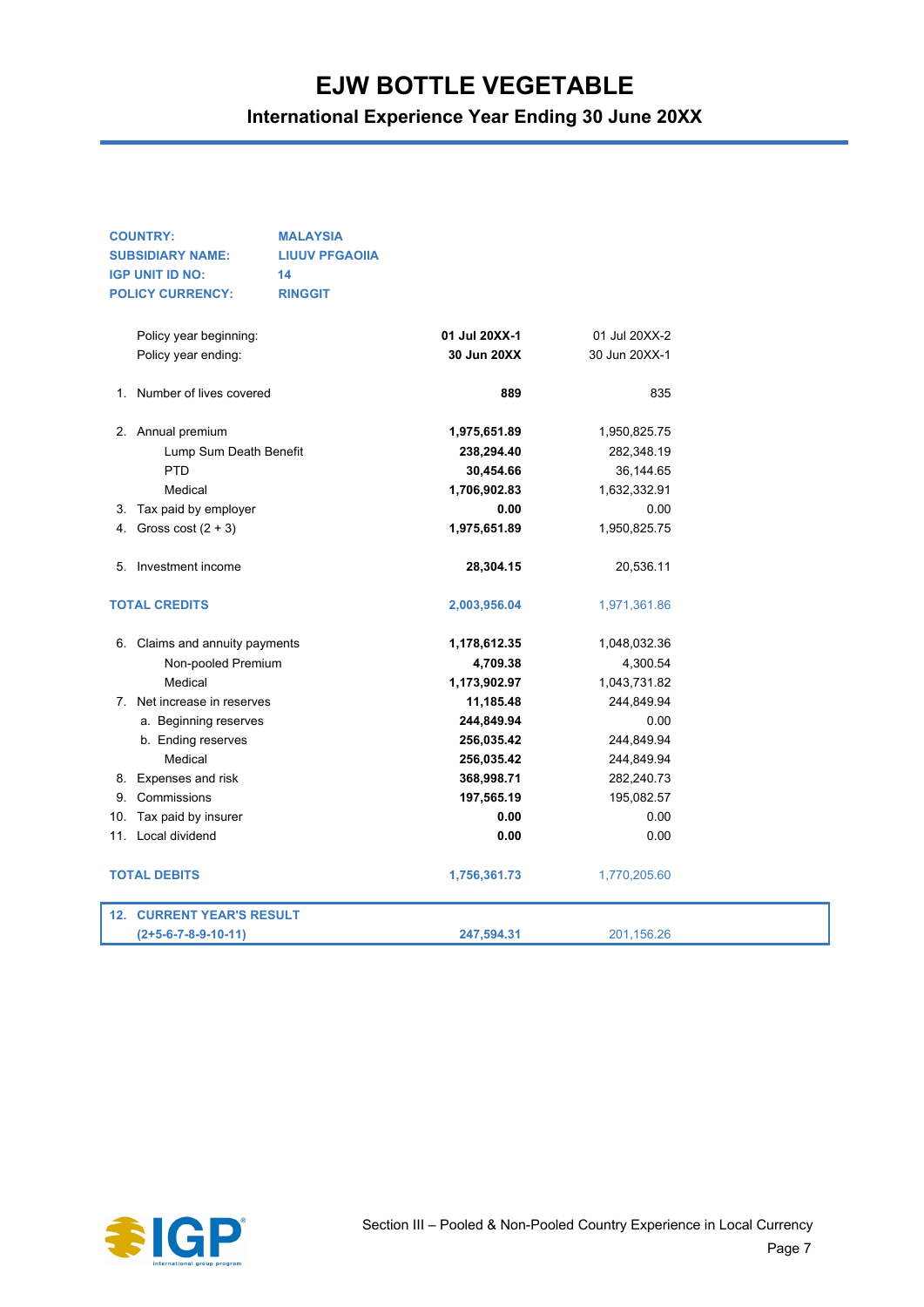**International Experience Year Ending 30 June 20XX**

#### **COUNTRY: MALAYSIA SUBSIDIARY NAME: LIUUV PFGAOIIA IGP UNIT ID NO:** 14 **POLICY CURRENCY: RINGGIT**

IGP Network Partner: AIA Bhd. Local Policy No: G20002598/ G20002597 / G30001054 Coverages: AD&D, Dental, LSDB, LTD, Medical, PTD, STD, TSC, Unallocated, W&O Local Broker: AON Status: Active



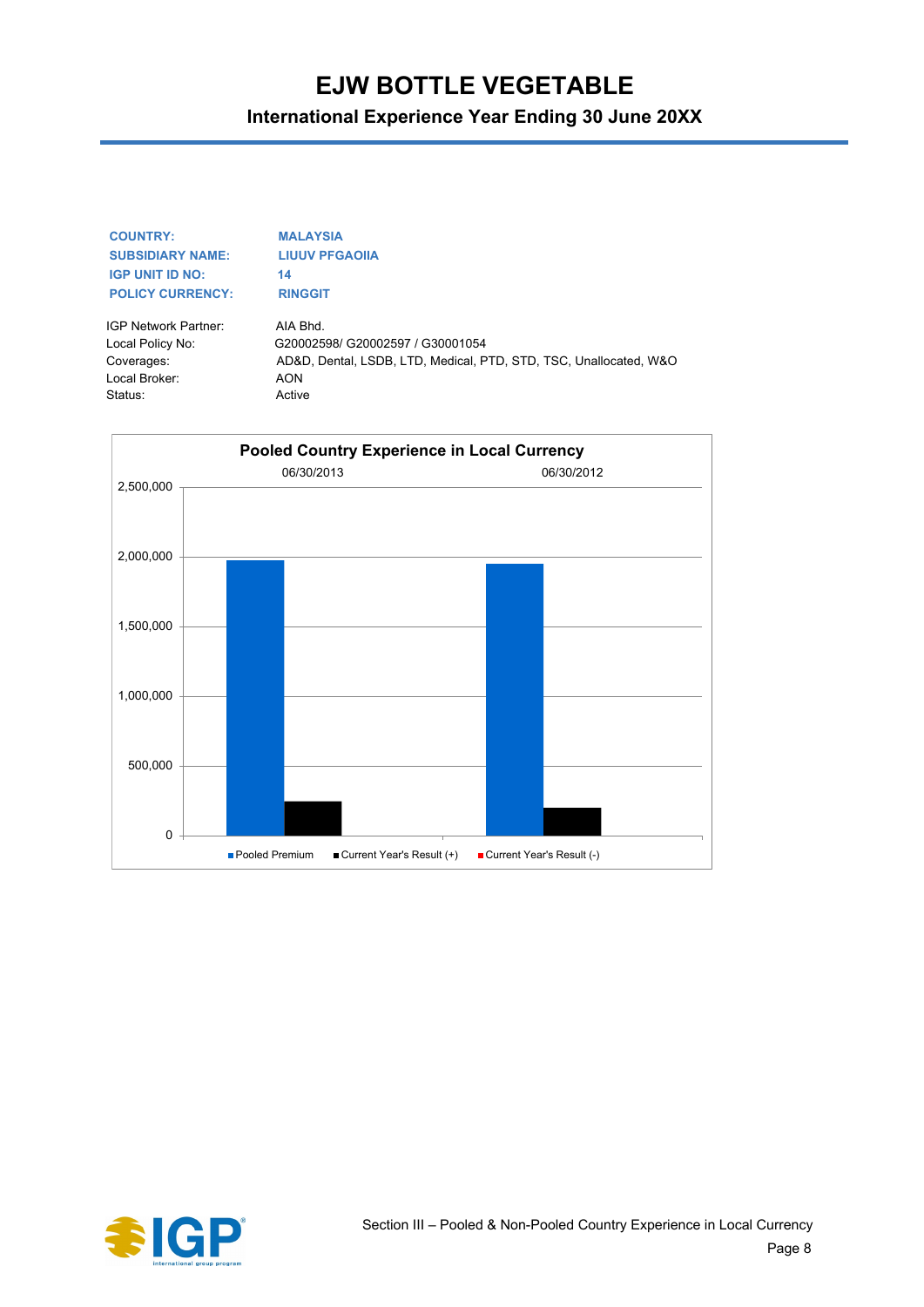| <b>COUNTRY:</b>         | <b>SOUTH AFRICA</b>         |
|-------------------------|-----------------------------|
| <b>SUBSIDIARY NAME:</b> | <b>AFAVC KGETJZRIO XTND</b> |
| <b>IGP UNIT ID NO:</b>  | 12                          |
| <b>POLICY CURRENCY:</b> | <b>RAND</b>                 |

|             | Policy year beginning:           | 01 Apr 20XX-1 | 01 Apr 20XX-2   | 01 Apr 20XX-3 |
|-------------|----------------------------------|---------------|-----------------|---------------|
|             | Policy year ending:              | 31 Mar 20XX   | 31 Mar 20XX-1   | 31 Mar 20XX-2 |
| 1.          | Number of lives covered          | 2,649         | 2,758           | 2.754         |
|             | 2. Annual premium                | 5,633,887.75  | 5,321,170.73    | 7,853,534.43  |
|             | Lump Sum Death Benefit           | 5,633,887.75  | 5,321,170.73    | 7,853,534.43  |
| З.          | Tax paid by employer             | 0.00          | 0.00            | 0.00          |
| 4.          | Gross cost $(2 + 3)$             | 5,633,887.75  | 5,321,170.73    | 7,853,534.43  |
| 5.          | Investment income                | $-15,511.57$  | $-25,118.19$    | 49,780.61     |
|             | <b>TOTAL CREDITS</b>             | 5,618,376.18  | 5,296,052.54    | 7,903,315.04  |
| 6.          | Claims and annuity payments      | 5,520,096.60  | 5,686,898.69    | 4,279,003.43  |
|             | Lump Sum Death Benefit           | 5,460,082.00  | 5,632,695.00    | 4,217,828.00  |
|             | Non-pooled Premium               | 60,014.60     | 54,203.69       | 61,175.43     |
| $7^{\circ}$ | Net increase in reserves         | 0.00          | 0.00            | 0.00          |
|             | a. Beginning reserves            | 0.00          | 0.00            | 0.00          |
|             | b. Ending reserves               | 0.00          | 0.00            | 0.00          |
| 8.          | Expenses and risk                | 723,954.58    | 678,449.27      | 887,449.39    |
| 9.          | Commissions                      | 85,578.87     | 82,451.71       | 107,775.35    |
| 10.         | Tax paid by insurer              | 0.00          | 0.00            | 0.00          |
| 11.         | Local dividend                   | 0.00          | 0.00            | 0.00          |
|             | <b>TOTAL DEBITS</b>              | 6,329,630.05  | 6,447,799.67    | 5,274,228.17  |
|             | <b>12. CURRENT YEAR'S RESULT</b> |               |                 |               |
|             | $(2+5-6-7-8-9-10-11)$            | $-711,253.87$ | $-1,151,747.13$ | 2,629,086.87  |

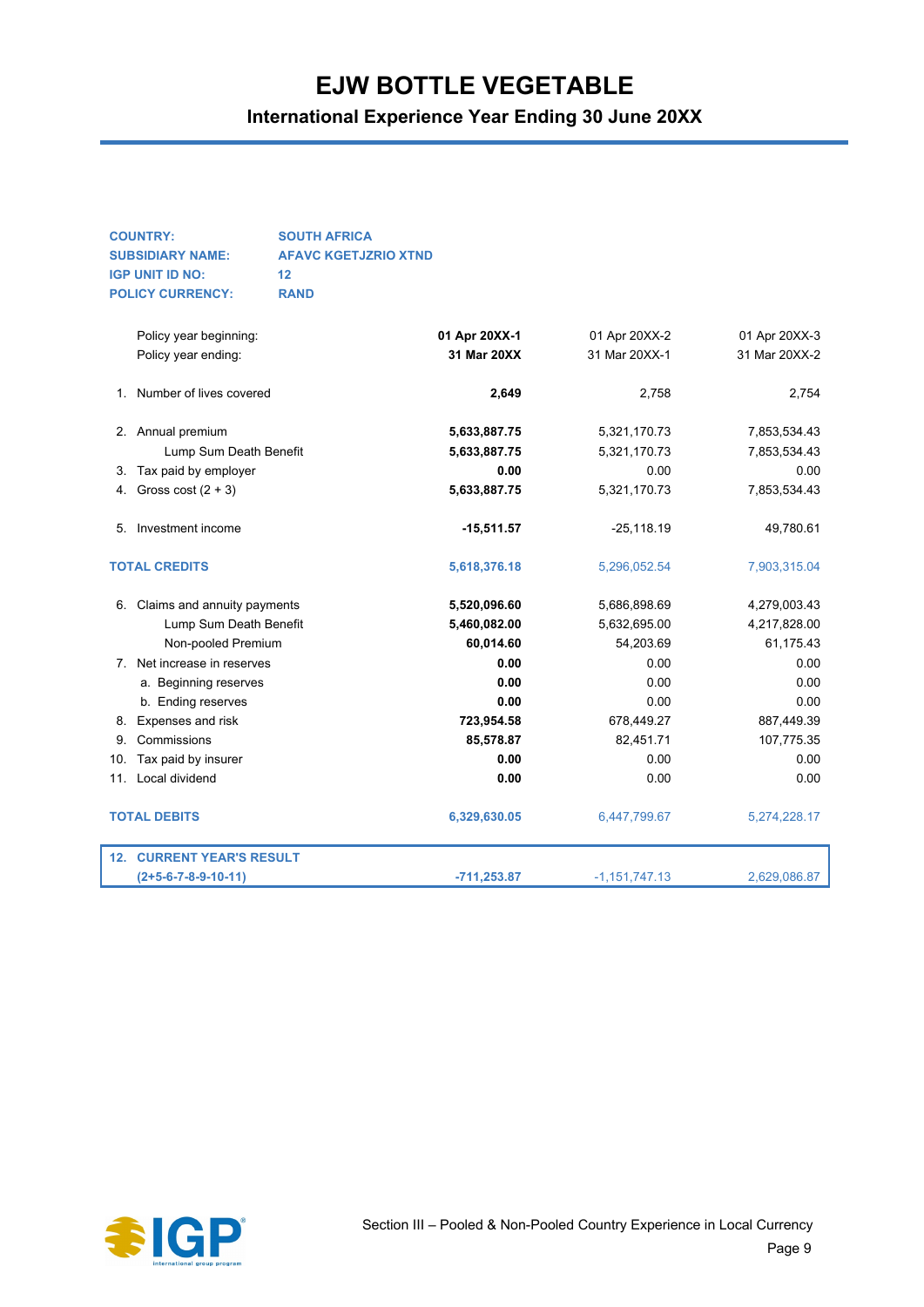### **International Experience Year Ending 30 June 20XX**

| <b>COUNTRY:</b>         | <b>SOUTH AFRICA</b>         |
|-------------------------|-----------------------------|
| <b>SUBSIDIARY NAME:</b> | <b>AFAVC KGETJZRIO XTND</b> |
| <b>IGP UNIT ID NO:</b>  | 12                          |
| <b>POLICY CURRENCY:</b> | <b>RAND</b>                 |
|                         |                             |

Local Policy No: 93401 Local Broker: Status: Active

IGP Network Partner: OLD MUTUAL LIFE Coverages: AD&D, LSDB, PTD, TSC, Unallocated, W&O



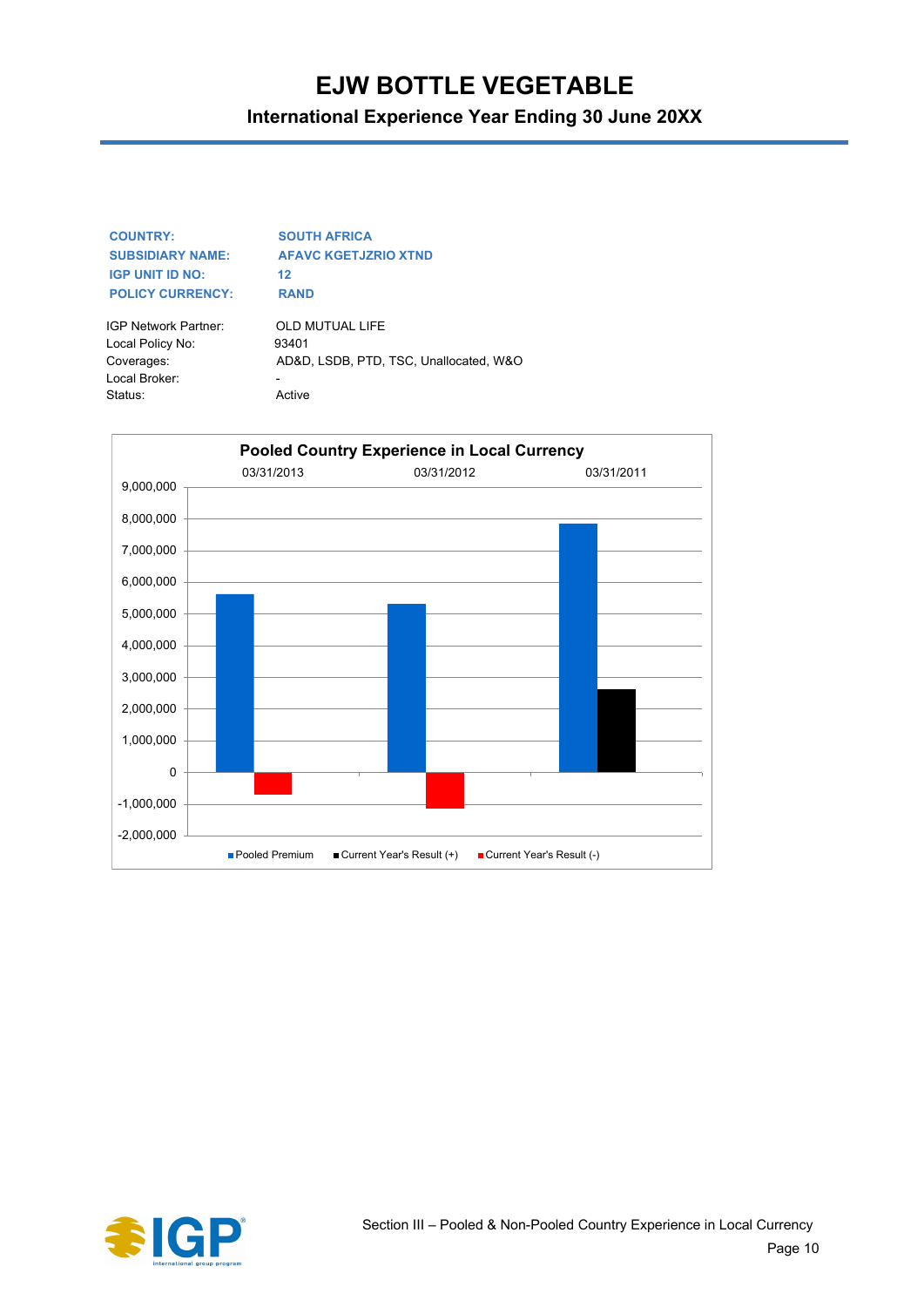| <b>COUNTRY:</b>                  | <b>TURKEY</b>           |               |               |  |
|----------------------------------|-------------------------|---------------|---------------|--|
| <b>SUBSIDIARY NAME:</b>          | <b>LIEUL CNC QZEWEY</b> |               |               |  |
| <b>IGP UNIT ID NO:</b>           | 13                      |               |               |  |
| <b>POLICY CURRENCY:</b>          | <b>U.S. DOLLARS</b>     |               |               |  |
|                                  |                         |               |               |  |
| Policy year beginning:           |                         | 06 Oct 20XX-2 | 06 Oct 20XX-3 |  |
| Policy year ending:              |                         | 01 Nov 20XX-1 | 05 Oct 20XX-2 |  |
|                                  |                         |               |               |  |
| 1. Number of lives covered       |                         | 11            | 11            |  |
|                                  |                         |               |               |  |
| 2. Annual premium                |                         | 14,516.60     | 12,104.53     |  |
| Lump Sum Death Benefit           |                         | 14,516.60     | 12,104.53     |  |
| 3. Tax paid by employer          |                         | 0.00          | 0.00          |  |
| 4. Gross cost $(2 + 3)$          |                         | 14,516.60     | 12,104.53     |  |
|                                  |                         |               |               |  |
| 5. Investment income             |                         | 36.93         | 65.60         |  |
| <b>TOTAL CREDITS</b>             |                         | 14,553.53     | 12,170.13     |  |
|                                  |                         |               |               |  |
| 6. Claims and annuity payments   |                         | 0.00          | 0.00          |  |
| 7. Net increase in reserves      |                         | 0.00          | 0.00          |  |
| a. Beginning reserves            |                         | 0.00          | 0.00          |  |
| b. Ending reserves               |                         | 0.00          | 0.00          |  |
| 8. Expenses and risk             |                         | 4,093.67      | 3,413.48      |  |
| 9. Commissions                   |                         | 1,451.68      | 1,210.46      |  |
| 10. Tax paid by insurer          |                         | 0.00          | 0.00          |  |
| 11. Local dividend               |                         | 3,266.23      | 3,026.13      |  |
|                                  |                         |               |               |  |
| <b>TOTAL DEBITS</b>              |                         | 8,811.58      | 7,650.07      |  |
| <b>12. CURRENT YEAR'S RESULT</b> |                         |               |               |  |
| (2+5-6-7-8-9-10-11)              |                         | 5.741.95      | 4,520.06      |  |

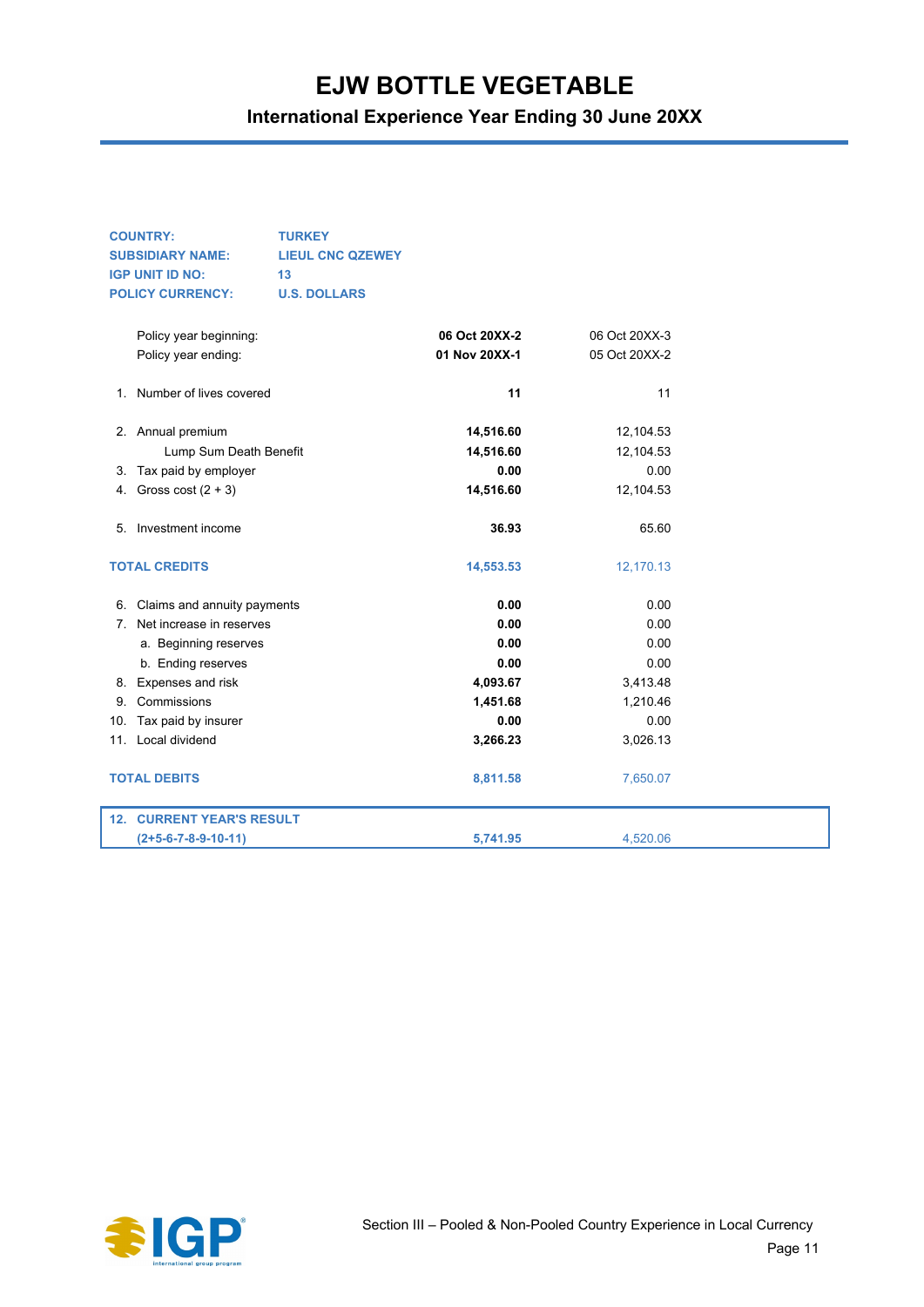**International Experience Year Ending 30 June 20XX**

| <b>COUNTRY:</b>         | тι |
|-------------------------|----|
| <b>SUBSIDIARY NAME:</b> | ш  |
| <b>IGP UNIT ID NO:</b>  | 13 |
| <b>POLICY CURRENCY:</b> | U. |

**COUNTRY: TURKEY LIEUL CNC QZEWEY U.S. DOLLARS** 

Local Policy No: 31207288 Local Broker: Marsh Status: Active

IGP Network Partner: ALLIANZ YASAM EMEKLILIK Coverages: AD&D, LSDB, PTD, TSC, Unallocated, W&O



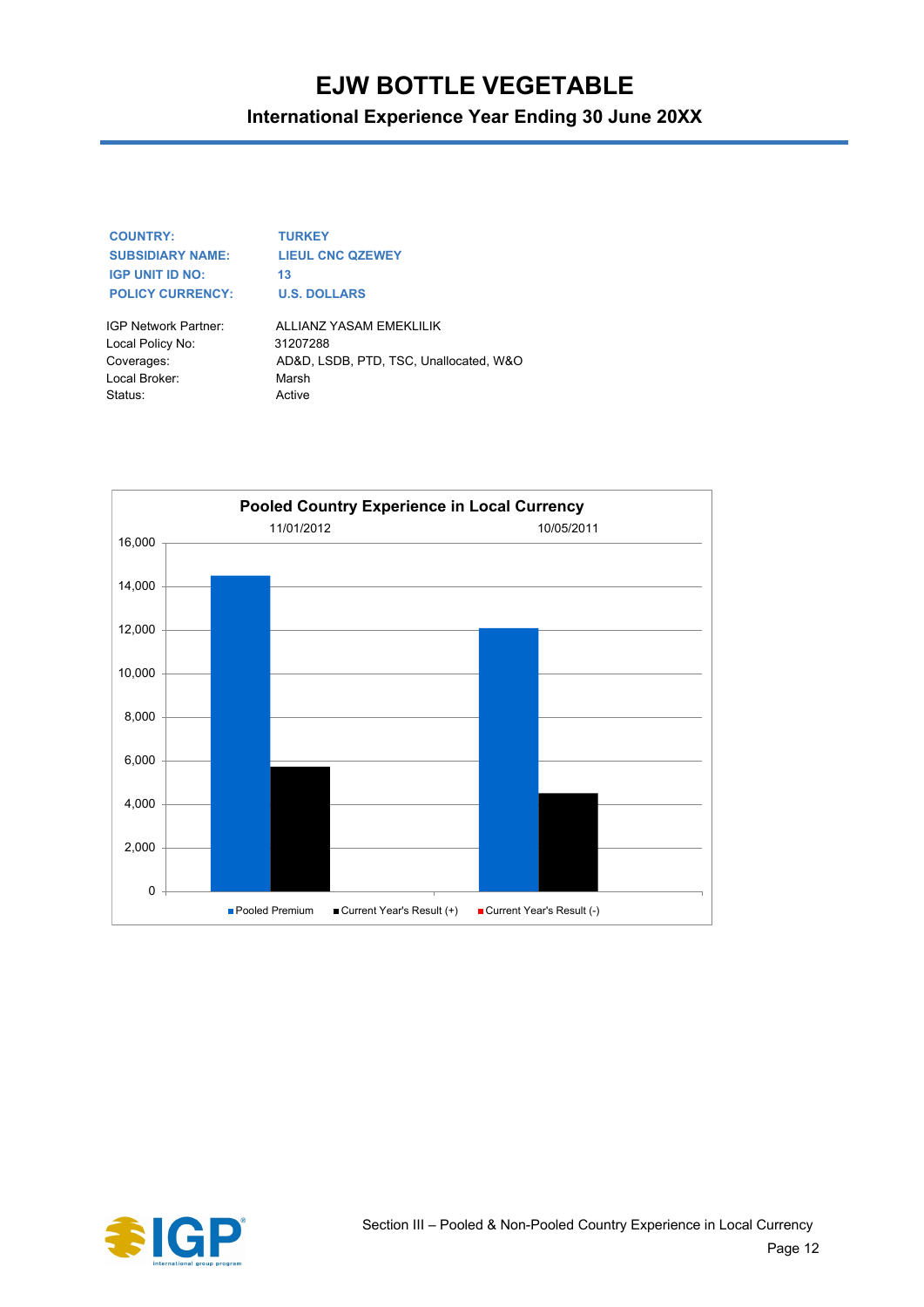**Section IV General Explanatory Notes**

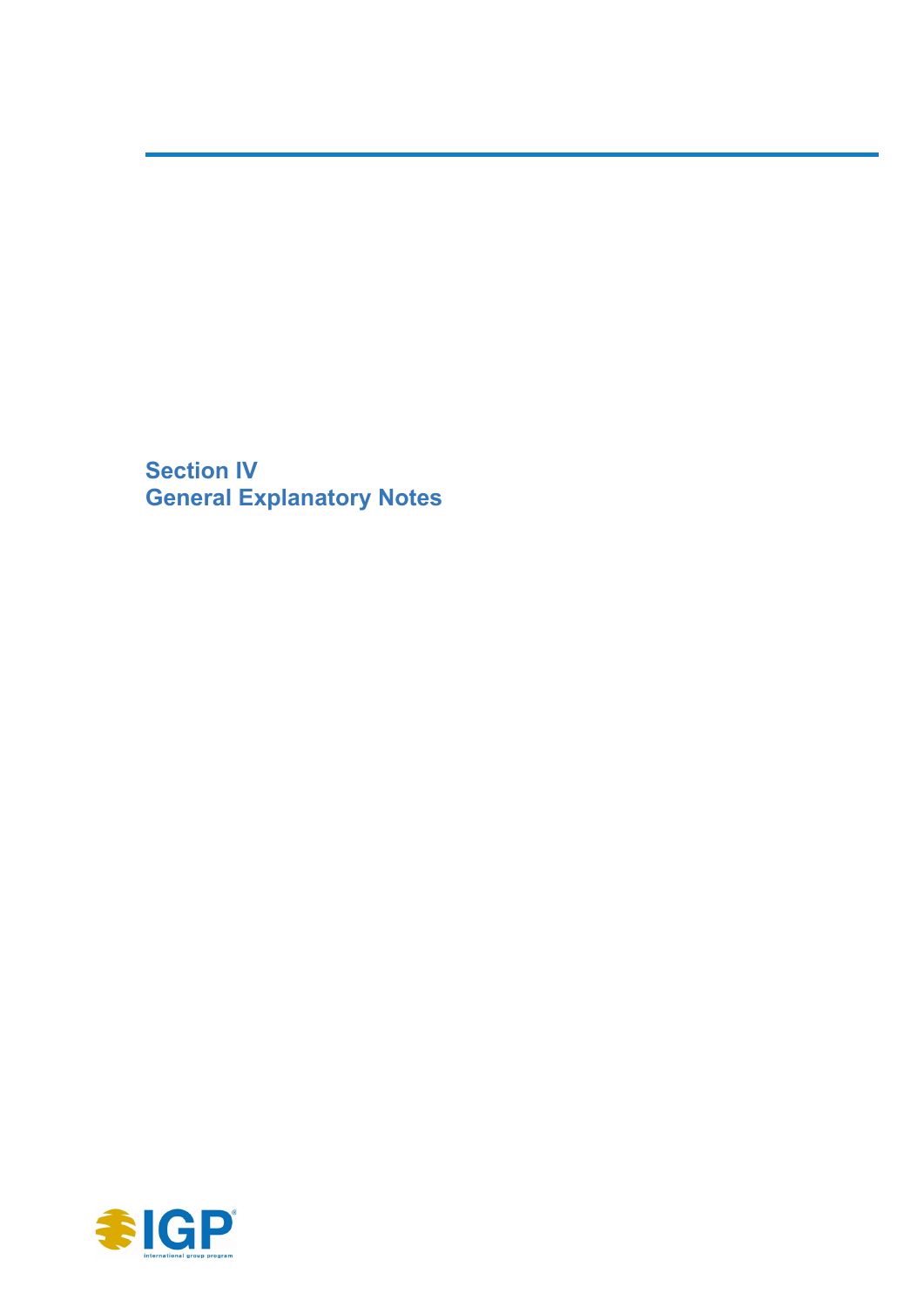#### **Premium**

Premiums paid to the Network Partner for coverages included in IGP for the policy year indicated. In some instances estimates may be used; an adjustment is then reflected in the following year's report. Premium payments to unallocated pension funds or cash flow medical plans are excluded.

#### **Taxes Paid by the Employer**

Taxes paid by the employer in addition to the premiums.

#### **Investment Income**

Interest earned on reserves held by the Network Partner. Where applicable, interest may be credited (debited) on premium float depending on the mode of premium payment. Investment income is credited based on actual earnings as determined by the Network Partner for the applicable line of business.

#### **Claims**

Claims paid for the policy year shown may include lump sum death benefits, survivor annuities, disability benefits, retirement annuities, health benefits, conversion options, termination refunds and premium refunds. Claims may also include pooled claim charges to reinsure individual insurance amounts above IGP pooling limits and/or portfolio reinsurance charges.

#### **Reserves**

Reserves are established (released) in each policy year in accordance with the actuarial principles of the Network Partner, or in compliance with legal requirements applicable in each country.

Reserves may be established for accrued liabilities for old age pensions, for old age, disability and survivors' annuity benefits in course of payment, for incurred and unreported health and disability claims and, in countries where local dividends are not paid in the year they are earned, for future local dividends. Occasionally, claim stabilization reserves may be established.

#### **Expenses & Risk**

The charge for the Network Partner's and John Hancock's expenses associated with the administration and operation of the plan and their allowance for contingencies, profit and risk.